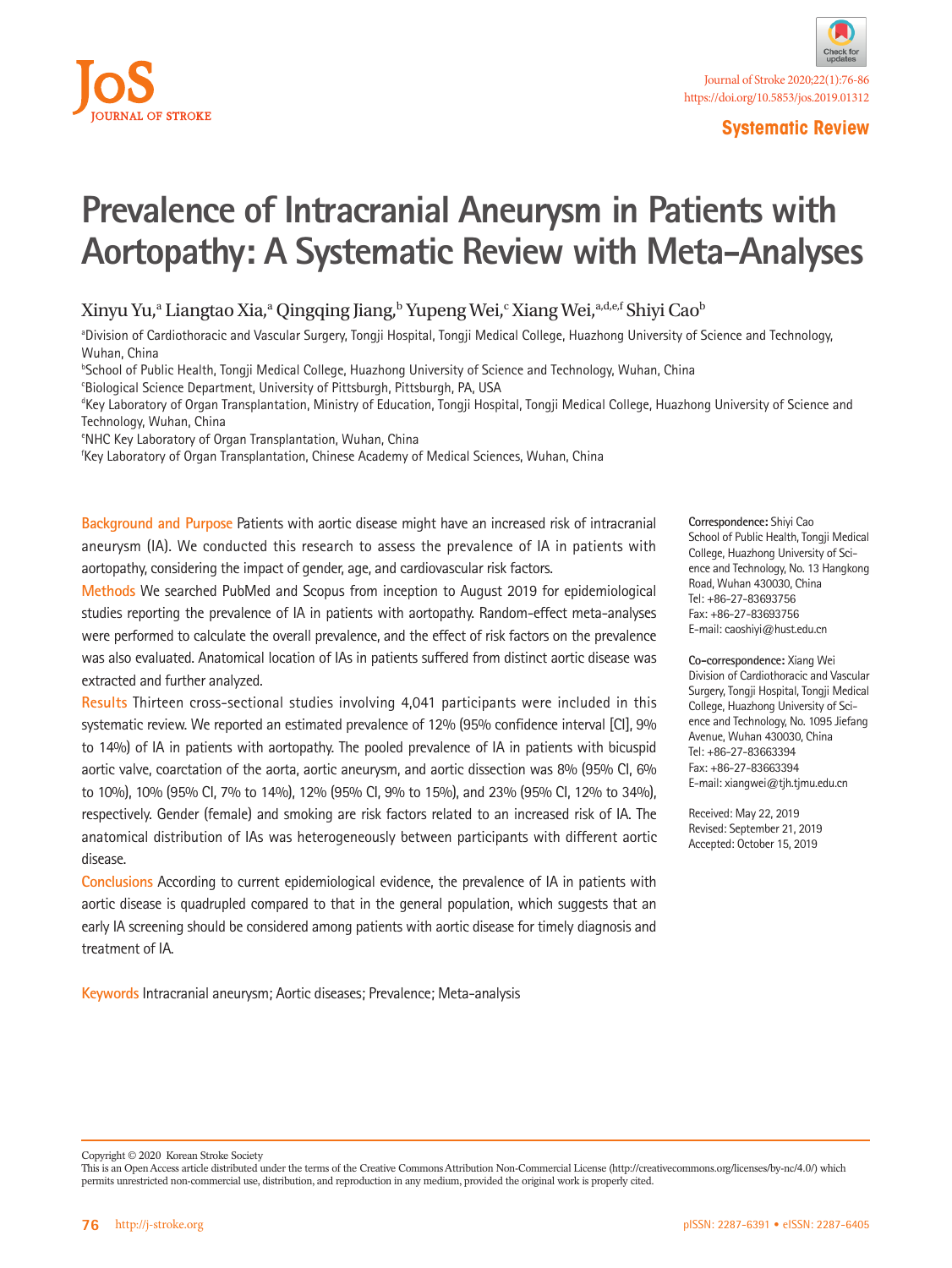## **Introduction**

The worldwide prevalence of intracranial aneurysm (IA) in the general population is around 3.2%, and the rupture of IA causes subarachnoid hemorrhage, which is life-threatening and mostly attacks relatively young adults.<sup>1</sup> Since most IAs are asymptomatic and concealed, identifying IAs remains arduous, however, indispensable. Due to the advancing availability and quality of brain imaging techniques (e.g., magnetic resonance imaging scanning), the early diagnosis of IA in adults is promising,<sup>2</sup> especially in high-risk patients with selected conditions.<sup>3</sup>

The guidelines for unruptured IAs<sup>4</sup> indicate a higher prevalence of IA in patients with bicuspid aortic valve (BAV) or coarctation of the aorta (CoA). A propositional screening is suggested among patients with either of the two diseases. Recent studies<sup>3,5-8</sup> propose that aortic aneurysm and aortic dissection are also involved with an increased risk of IA. BAV, CoA, aortic aneurysm, and aortic dissection are four aortic diseases which attack aortic valve or segmentation of the aorta with distinct pathological manifestations. Aortic disease and IA are vascular disorders which share similar pathophysiologic mechanism, however, in the disparate area of the cardiovascular system. Both genetic factors and excessive hemodynamic stress caused by hypertension may play an essential role in the pathogenesis of the two diseases.<sup>3</sup> According to previous epidemiological studies, $3,5-13$  the disease status of aortopathy might be used to predict the presence of IA.

The relation between IA and aortopathy was revealing, and the prevalence of IA in patients with aortopathy could direct population screening of IA. However, no review had systematically summarized this material. In the present systematic review, our primary goal was to report on an estimated prevalence of IA in patients struggled with aortopathy or different aortic disease (BAV, CoA, aortic aneurysm, and aortic dissection). We wanted to find whether age, gender, and cardiovascular risk factors affect the overall prevalence. Additionally, the anatomical distribution of IAs between different groups of aortic disease was analyzed in this research. The secondary aim was to discuss the presence of aortic disease in patients suffered from IA.

## **Methods**

#### **Search strategy**

Results of this systematic review and meta-analysis were reported according to Preferred Reporting Items for Systematic Reviews and Meta-Analyses (PRISMA) 2009 guidelines (Supplementary Material).14 We systematically searched PubMed and Scopus to identify studies on the prevalence of IA in pa-

tients with aortopathy or the presence of aortic disease in people who suffered from IAs published before August 2019. A combination of keywords was used to grab eligible studies: aorta, aortic dissection, aortic aneurysm, aortic dilatation, CoA, BAV aortopathy, and IA. Searching terms were listed in the Supplementary Material. We did not set any other limitation in this search strategy. References of included studies were manually checked to prevent the omission of eligible research.

#### **Study selection**

Two collaborators (X.Y. and L.X.) individually screened the studies from two databases for eligibility according to predefined selection criteria: cohort study, case-control study, and crosssectional study reported an accurate prevalence of IA in patients with aortic disease; indicated a prevalence of aortic disease in patients suffered from IA. In studies evaluating the prevalence of IA, study population should be patients with brain imaging to avoid the omission of cases. Titles and abstracts from database research were examined and ineligible studies were refused. Full texts of remaining publications were carefully reviewed subsequently. We excluded studies on a specific population (e.g., children). Disagreements were solved in a discussion with a senior author (S.C.).

#### **Data extraction**

Two investigators (X.Y. and L.X.) independently extracted data on authors, published year, study country, study design (cohort, case-control, or cross-sectional), event (IA or aortic aneurysm), diagnostic criteria (for IA and aortic diseases), number of events, number of participants from included articles. To investigate the effect of cardiovascular risk determinants on the overall prevalence, risk factors (e.g., gender, smoking) in each study were documented in details. We recorded age and the exact number of patients with or without dichotomous risk factor in two groups (patients with both aortopathy and IA; patients with aortopathy alone). In a previous study,<sup>8</sup> a differing anatomical distribution pattern of IA between subgroups of the aortic aneurysm was reported, and we tended to find whether this site-specific phenomenon exists between different kinds of aortic disease. We extracted the accurate location and size of IAs provided by original work. If prevalence from reports were adjusted by confounding factors, we grabbed primary data to reduce the heterogeneity between studies. Multiple reports in a single article were analyzed separately. A consensus could be reached through group discussion. If the definite number of events/participants was not provided in eligible studies, we tried to contact authors for more information.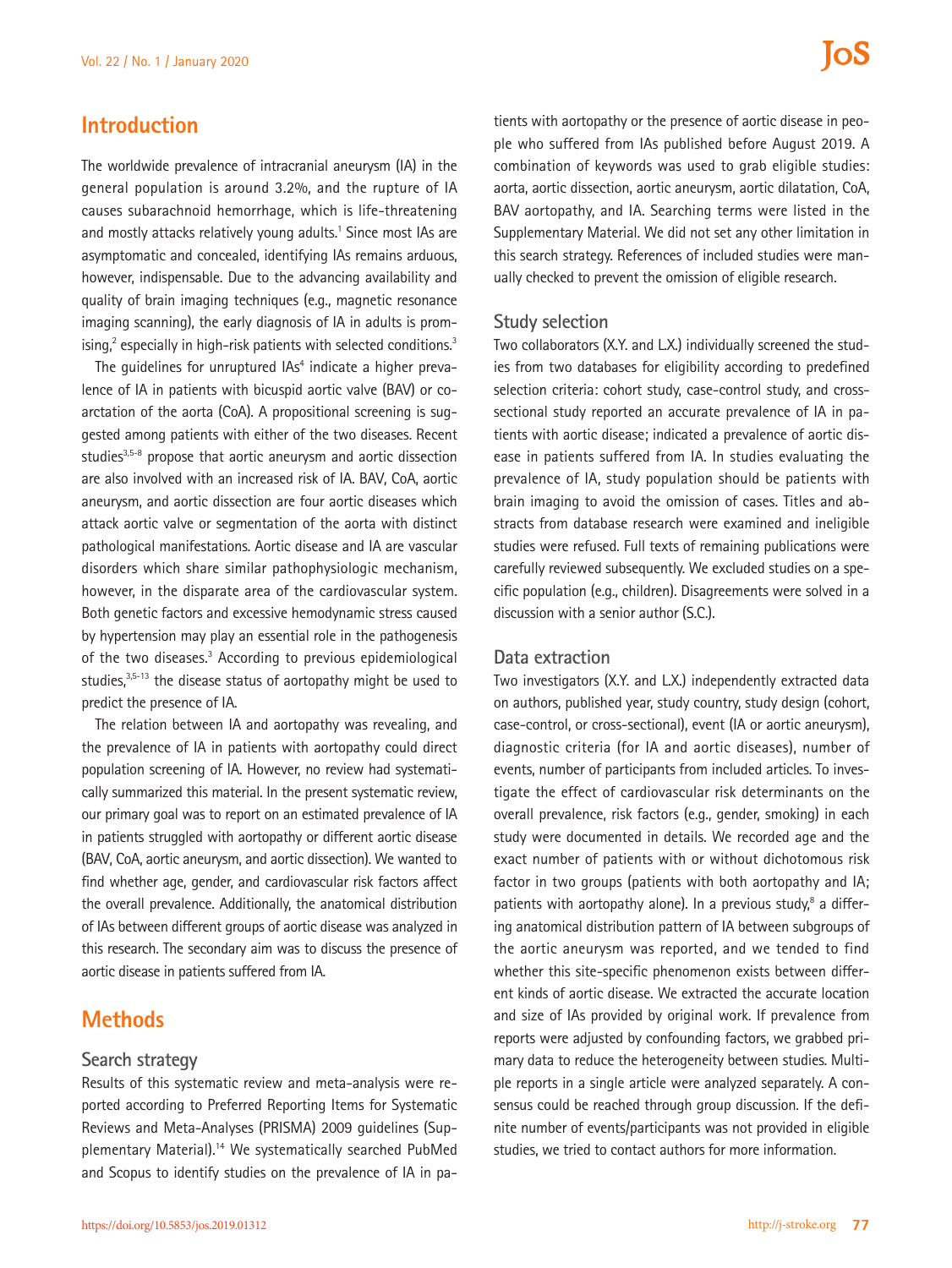## **IOS**

### **Definitions**

We included BAV, CoA, aortic aneurysm, and aortic dissection as aortopathy (aortic disease) in this literature. BAV was an inherited form of heart disease, but there remained a notable association between BAV and aorta, and we considered BAV an aortic disease in our research. To analyze the site-specific distribution pattern of IA in patients with different aortopathy, IAs were divided into three groups according to their anatomical locations: intracranial internal carotid artery (ICA), anterior choroidal artery, superior hypophyseal artery, and ophthalmic artery (ICA-IA); anterior circulation excluding the ICA, comprising anterior cerebral, anterior communicating, and middle cerebral arteries (anterior circulation-IA [Ant-IA]); and posterior circulation consisted of arteries not included in the ICA-IA or Ant-IA group (Post-IA).<sup>8</sup> This classification for IAs was originally used by Shin et al.<sup>8</sup>

#### **Quality appraisal**

The methodological quality of included studies (cross-sectional studies) was evaluated using a modified Newcastle-Ottawa scale developed by Fralick et al.<sup>15</sup> The modified scale covered three perspectives (participant selection; comparability; assessment of outcome) of methodology. Two investigators (X.Y. and L.X.) independently assessed the methodological quality. All results were reviewed by a third investigator (S.C.) with disagreements being resolved through consensus. We did not set any eligibility restrictions on the quality assessment score for the studies that fulfilled inclusion criteria.

#### **Statistical analysis**

Three studies reported a prevalence of aortic disease in IA population, and we qualitatively described the result on this issue. The main outcome was a pooled prevalence of IA in patients with aortopathy. The meta-analysis for overall prevalence was conducted in Stata version 14.0 (StataCorp., College Station, TX, USA) and forest plot was prepared in R version 3.6.1 using the forestplot packages (R Foundation for Statistical Computing, Vienna, Austria). Study heterogeneity was fully assessed by the  $I<sup>2</sup>$  statistic (0% to 100%) describing the proportion of total variation. Little heterogeneity was defined as  $l<25\%$ , moderate heterogeneity was  $25\% < 1250\%$ , and  $12$ >50% stands for a substantial heterogeneity. We expected heterogeneity in the methodology of included studies, hence the meta-analysis was based on a random-effect model. We used the data of participants/events extracted from original articles to calculate prevalence and corresponding 95% confidence interval (CI). Metaanalysis was performed in predefined subgroups of aortopathy (BAV, CoA, aortic aneurysm, and aortic dissection). Publication

bias was not detected for the limited number of studies in each subgroup. No sensitivity analysis was planned. We investigated risk factors that may influence the estimated prevalence of IA in patients suffered from aortopathy. All risk factors reported in at least three studies were included in pooled analyses using a random-effect model. Data of dichotomous risk factors were arranged in fourfold tables and odds ratios (ORs) were obtained through calculation. Continuous risk factors were raised as standardized mean differences by Stata version 14.0 and transformed to ORs according to the formula developed in the Cochrane handbook version  $5.1.0$ .<sup>16</sup> We calculated the OR of risk factors on the platform of IBM SPSS Statistics version 24 (IBM Co., Armonk, NY, USA). Primary ORs were pooled on the platform of Stata 14.0, and the final result was displayed in a forest plot produced by R. Continuous variables were compared in analyses of variance or unpaired Student's t-test. All *P*-values were two tails, and *P*-values <0.05 were considered significant.

The present work is a systematic review with meta-analyses of published studies, and data were collected from published materials, and thus ethical approval was not necessary for this article.

### **Data availability**

All extracted data could be made available upon request from qualified investigators to corresponding authors.

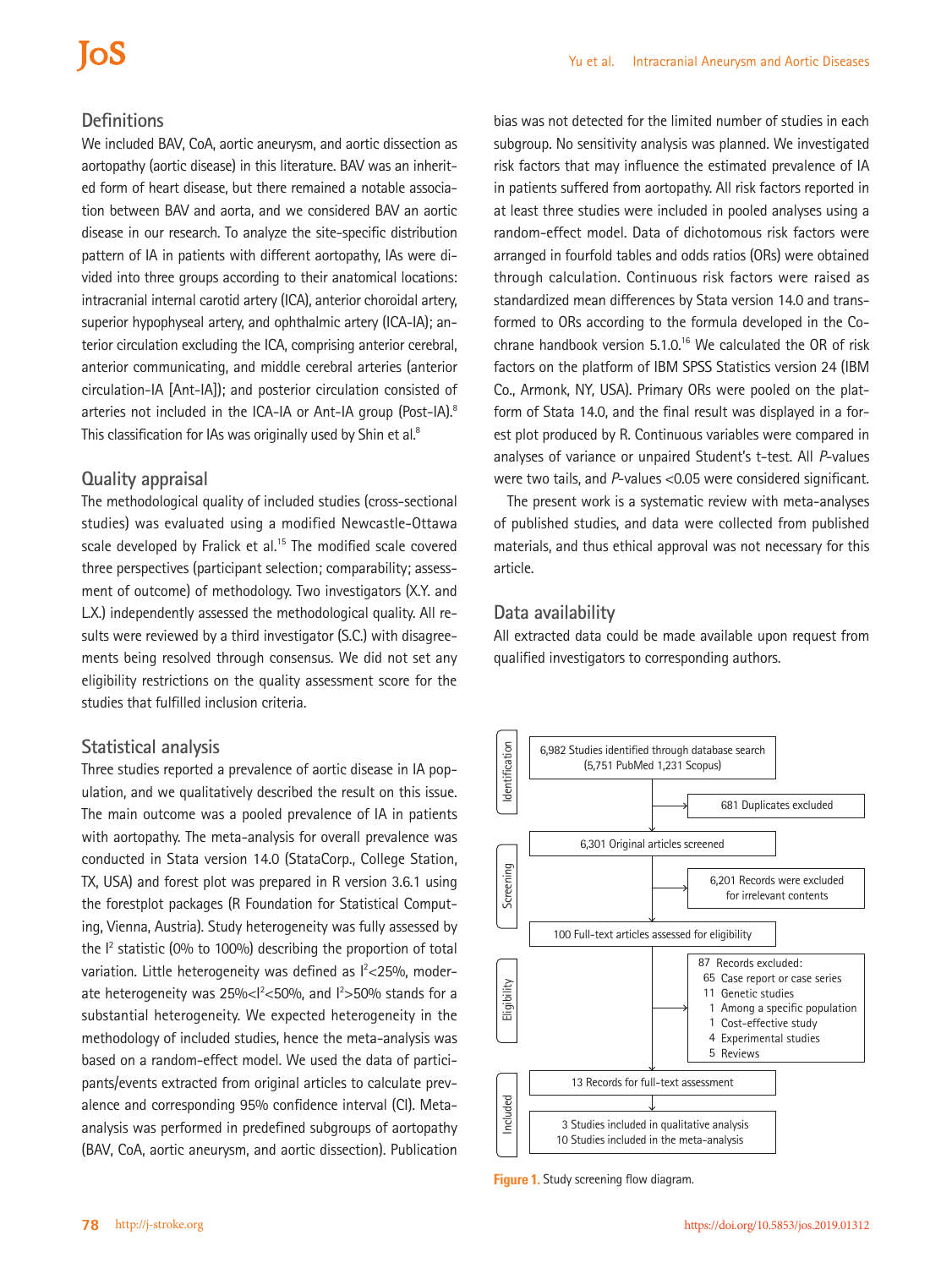## **Results**

#### **Literature search**

Figure 1 showed the flow diagram for search strategy and selection procedure of this systematic review. The primary database search yielded 6,982 articles. After removal of duplicates, 6,301 researches were identified and their titles/abstracts were manually retrieved for further evaluation. Of 100 studies considered for eligibility, 13 records were included in the full-text assessment. In the process of screening, one study was conducted in children (mean age 16) with CoA.<sup>17</sup> and we excluded this article for the specific study population, and we also excluded a cohort study in which not all participants were patients with brain imaging.<sup>18</sup> After an inter-observer agreement between reviewers for study inclusion, three studies considering the prevalence of aortic disease in patients with IA were included in qualitative analysis, and a total of ten studies were included in the meta-analysis which reported an estimated prevalence of IA among patients with aortopathy.

#### **Study characteristics**

Overall, 13 cross-sectional studies were included in this systematic review (Table 1). Three studies investigated the proportion of patients with aortic aneurysm or BAV in patients suffered from IA.19-21 Ten studies reported a prevalence of IA in patients with aortopathy: two studies were in patients with  $BAV<sub>1</sub><sup>10,13</sup>$  three studies considered patients with CoA $<sub>1</sub><sup>9,11,12</sup>$  three</sub> studies were conducted in patients with aortic aneurysm;<sup>5,7,8</sup> one study investigated aortic dissection;<sup>3</sup> and one study examined both aortic aneurysm and aortic dissection.<sup>6</sup> Seven studies were from the USA, and three studies from South Korea. One study was from Japan, and one study from the UK, and one study from Finland. Of the total 4,041 participants, 1,261 patients were suffered from IA and 3,193 were patients struggled with the aortic disease. IAs were diagnosed by computed tomography angiography, magnetic resonance angiography (MRA) or digital subtraction angiography, and aortic diseases were identified by echocardiography, computed tomography, and MRA. Quality assessment of included studies was displayed in Supplementary Table 1, and overall study quality was moderate (6 to 7 points). We did not exclude any study on the basis of the quality assessment.

#### **Quantitative synthesis**

### *Meta-analysis for the prevalence of intracranial aneurysm in patients with different aortic disease*

The meta-analysis of the overall prevalence comprised data of

3,132 patients with four kinds of aortopathy (Figure 2). Based on 10 studies, the pooled analysis reported an estimated prevalence of 12% (95% Cl, 9% to 14%;  $l^2$ =64.3%) of lA in patients with aortopathy. In the classification of aortic diseases, the pooled prevalence of IA was 8% (95% Cl, 6% to 10%;  $1^2$ =0.0%) in patients with BAV, 10% (95% Cl, 7% to 14%;  $l^2=0.0\%$ ) in participants with CoA, 12% (95% Cl, 9% to 15%;  $l^2 = 62.7$ %) in patients suffered from aortic aneurysm, and 23% (95% CI, 12% to 34%;  $1^2$ =27.5%) in patients who had a dissection of aorta.

#### *Risk factors*

Seven risk factors (Supplementary Figures 1-7) were reported in three or more studies: female gender,<sup>3,6,7,9-13</sup> smoking,<sup>3,6,7,10-13</sup> hypertension, $3,6,7,10-13$  age, $6,9,11,13$  diabetes, $3,6,7,13$  hyperlipidemia, $3,6,7$ and the overlapping of two aortic diseases.<sup>7,9,11-13</sup> Pooled analyses yielded effect estimates for the effect of risk factors on the increased prevalence of IAs (Figure 3). Female gender (pooled OR, 1.86; 95% CI, 1.33 to 2.60) and smoking (pooled OR, 1.38; 95% CI, 1.04 to 1.83) were associated with an increased risk of IAs.

#### *Site-specific relationships of intracranial aneurysm with different aortic disease*

No significant difference was found in the mean size of IAs between subgroups of aortic disease (*P*=0.217) (Table 2). However, the anatomical distribution of IAs was heterogeneous between patients with different aortic disorders (Table 2). The Ant-IAs distributed evenly among four groups (0.4 to 0.5 per person), but the distribution of ICA-IAs and Post-IAs were statistically different between patients with different aortic diseases (*P*<0.001 and *P*=0.014). ICA-IAs were reported most frequently in patients with aortic aneurysm (0.6 per person), and least frequently in patients with CoA (0.1 per person). The frequency of Post-IAs was highest in the group with CoA (0.4 per person) and least in the group with BAV or aortic aneurysm (0.2 per person).

#### *Heterogeneity*

Heterogeneity obtained in the analyses for prevalence and risk factors was not obvious. The prevalence reported by Lee et al.<sup>6</sup> was slightly higher, and this might be associated with a specific methodology of the study, which could induce a significant heterogeneity in the meta-analysis for overall prevalence. Since age was a continuous factor and the population was not strictly limited at included studies, the pooled analysis for age showed substantial heterogeneity ( $I^2 = 88.3\%$ ).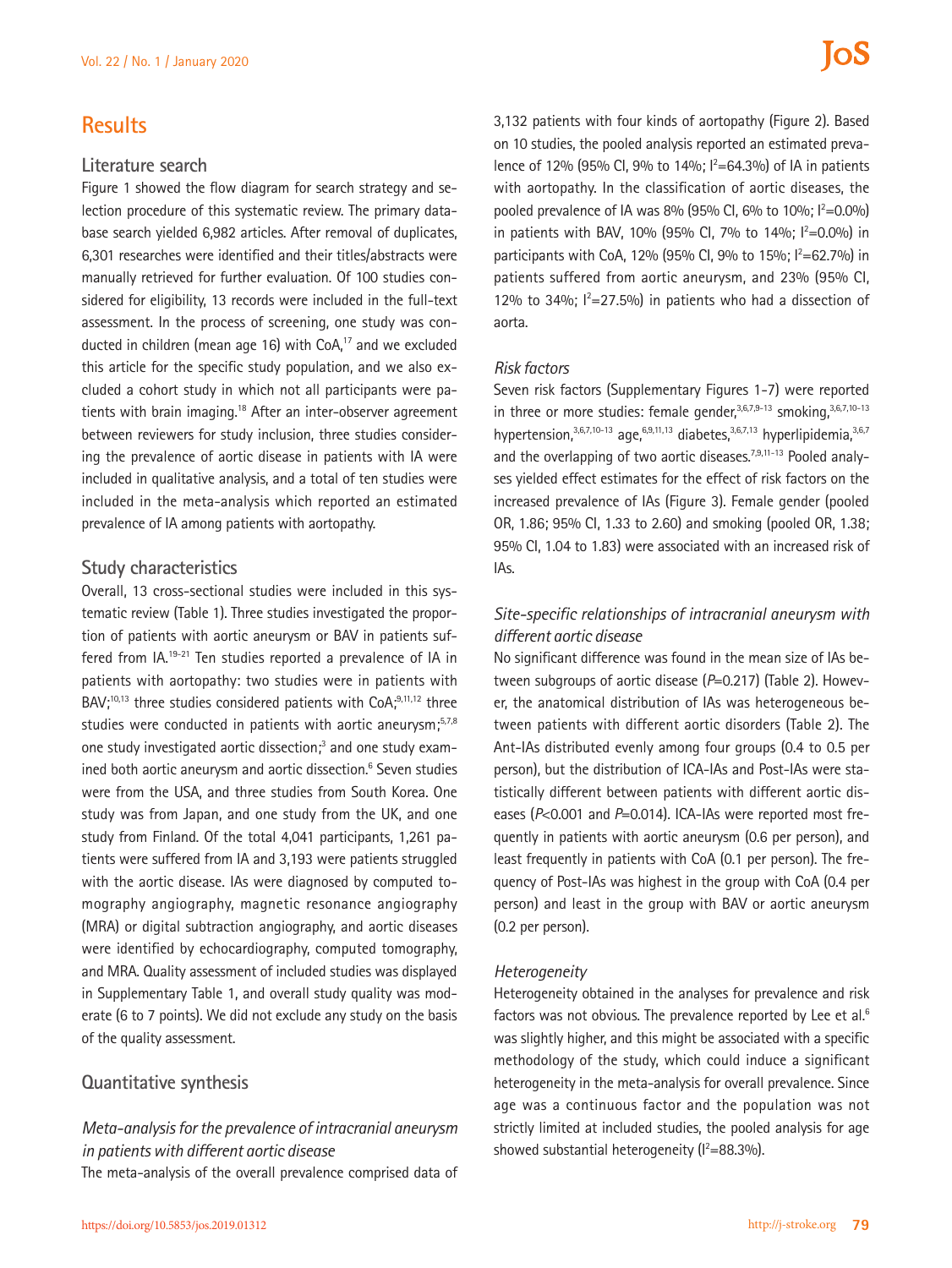| Study                                      | Country     | Study design    | Population                                                                                                                                                                                                                                  | Event       | Diagnostic criteria for<br>the population                     | Diagnostic method for<br>the event        | participants<br>No. of | No. of patients<br>with the event | No. with event<br>(90)      |
|--------------------------------------------|-------------|-----------------|---------------------------------------------------------------------------------------------------------------------------------------------------------------------------------------------------------------------------------------------|-------------|---------------------------------------------------------------|-------------------------------------------|------------------------|-----------------------------------|-----------------------------|
| Miyazawa et al.<br>$(2007)^{20}$           | napan       | Cross-sectional | Patients with IAs                                                                                                                                                                                                                           | AAA         | MRA and/or convention- Ultrasonography fol-<br>al angiography | lowed by either MRA<br>or CT              | 181                    | $\frac{3}{2}$                     | 7.2                         |
| Goyal et al.<br>$(2015)^{19}$              | USA         | Cross-sectional | for IAs<br>Patients treated                                                                                                                                                                                                                 | BAV and TAA | $\leq$                                                        | Echocardiography, chest<br>$\overline{C}$ | 317                    | <b>TAA:15</b><br><b>BAV: 2</b>    | <b>BAV: 0.6</b><br>TAA: 4.7 |
| Laukka et al.<br>$(2019)^{21}$             | Finland     | Cross-sectional | Patients with IAs                                                                                                                                                                                                                           | TAA         | DSA                                                           | CTA, MRI, and unen-<br>hanced CT          | 411                    | $\overline{3}$                    | 7.5                         |
| Connolly et al.<br>$(2003)^{11}$           | <b>USA</b>  | Cross-sectional | history of<br>Patients with a<br>CoA                                                                                                                                                                                                        | <b>AS</b>   | $\leq$                                                        | <b>MRA</b>                                | 100                    | $\overline{0}$                    | 10.0                        |
| Cook et al.<br>$(2013)^9$                  | USA         | Cross-sectional | Patients ≥18 years old with<br>CoA                                                                                                                                                                                                          | LAS         | $\lessgtr$                                                    | CTA                                       | 43                     | 5                                 | 11.6                        |
| Curtis et al.<br>$(2012)^{12}$             | $\leq$      | Cross-sectional | ing MRA of intracranial ar-<br>Patients older than 16 years<br>of age with CoA undergo-<br>teries                                                                                                                                           | <b>AS</b>   | $\leq$                                                        | <b>MRA</b>                                | 117                    | 12                                | 10.3                        |
| Eqbe et al.<br>$(2017)^{13}$               | USA         | Cross-sectional | BAV who underwent intra-<br>Patients ≥18 years old with<br>cranial MRA                                                                                                                                                                      | ΚŚ          | Echocardiography                                              | MRA                                       | 678                    | 52                                | 7.7                         |
| Schievink et al.<br>$(2010)^{10}$          | <b>USA</b>  | Cross-sectional | Patients with BAV                                                                                                                                                                                                                           | <b>IAS</b>  | Echocardiography, MRI<br>or open surgery                      | MRA or CTA                                | $\overline{6}$         | 6                                 | 9.8                         |
| Rouchaud et al.<br>$(2016)^7$              | USA         | Cross-sectional | cerebral ar-<br>Patients ≥18 years old who<br>had an AA and<br>terial imaging                                                                                                                                                               | LAS         | $\leq$                                                        | CTA, MRA, or DSA                          | 1,081                  | 128                               | 11.8                        |
| Shin et al.<br>$(2015)^8$                  | South Korea | Cross-sectional | senting with AA and cere-<br>Patients ≥18 years old pre-<br>bral arterial imaging                                                                                                                                                           | <b>IAS</b>  | $\leq$                                                        | <b>CTA or MRA</b>                         | 611                    | $\overline{7}$                    | 11.6                        |
| Kuzmik et al.<br>$(2010)^5$                | JSA         | Cross-sectional | quality intracranial images<br>Patients with TAA and high-                                                                                                                                                                                  | LAS         | $\lessgtr$                                                    | CTA or MRA                                | 212                    | $\overline{0}$                    | 9.0                         |
| Jung et al.<br>$(2017)^3$                  | South Korea | Cross-sectional | Patients with AD and intra-<br>cranial images                                                                                                                                                                                               | LAS         | CTA                                                           | <b>CTA or MRA</b>                         | $\overline{7}$         | 14                                | 19.7                        |
| Lee et al. (2017) <sup>6</sup> South Korea |             | Cross-sectional | IA, intracranial aneurysm; AAA, abdominal aortic aneurysm; MRA, magnetic resonance angiography; CT, computed tomography; BAV, bicuspid aortic valve; TAA, thoracic aortic aneurysm; NA, not available; DSA, digi-<br>Patients with AD or AA | RS          | Extended aorta CTA                                            | CTA, MRA, or DSA                          | 158                    | 35                                | 22.2                        |

JoS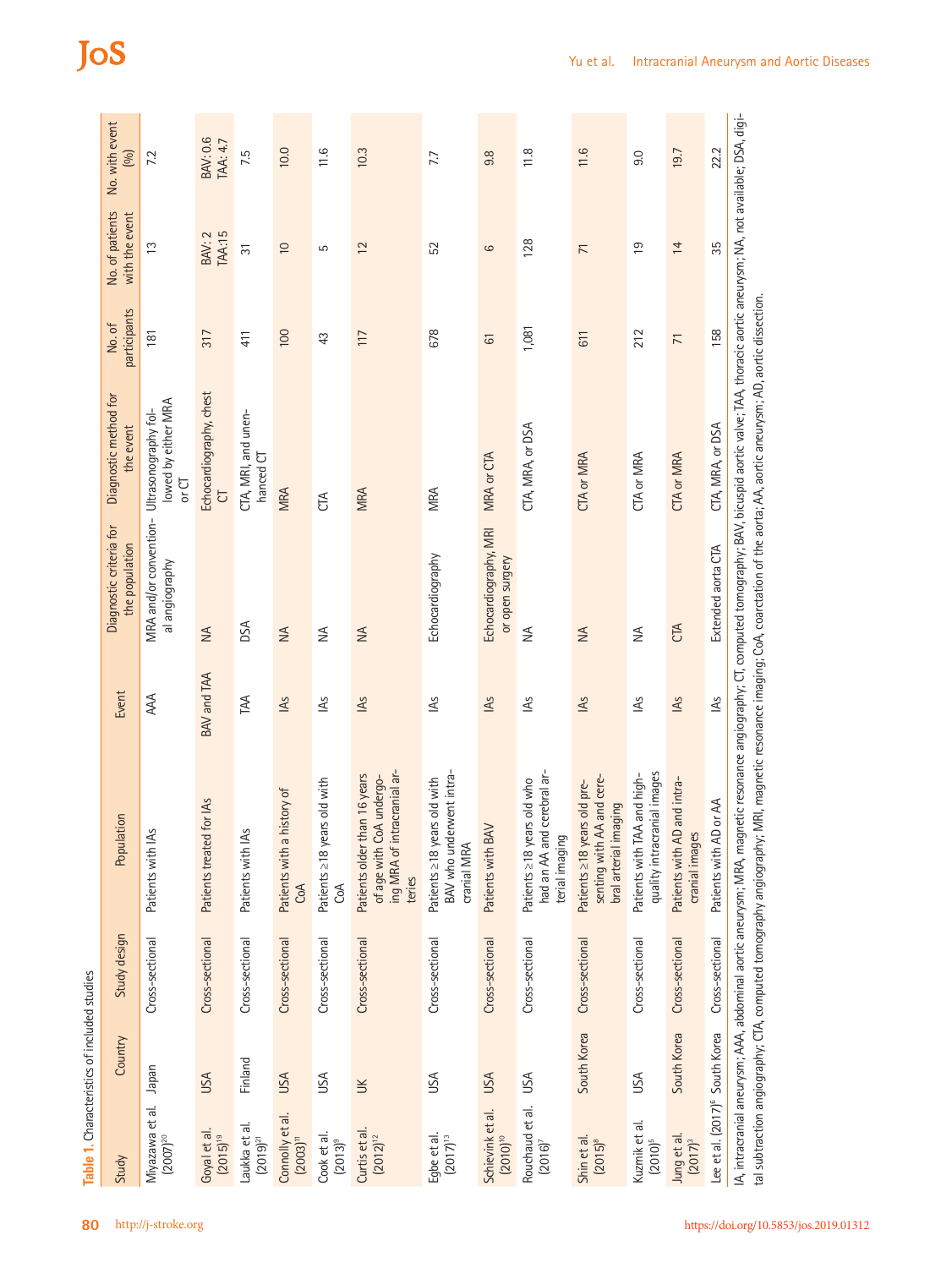| Study                                 |       | No. of patients                             | Prevalence            | Weight (%) |
|---------------------------------------|-------|---------------------------------------------|-----------------------|------------|
| Bicuspid aortic valve                 |       |                                             |                       |            |
| Egbe et al. (2017) <sup>13</sup>      | 678   | ÷                                           | $0.08$ $(0.06, 0.10)$ | 16.34      |
| Schievink et al. (2010) <sup>10</sup> | 61    |                                             | $0.10$ $(0.02, 0.17)$ | 6.07       |
| l-squared=0.0%, $P=0.583$             |       | ۵                                           | $0.08$ $(0.06, 0.10)$ | 22.41      |
|                                       |       |                                             |                       |            |
| Coarctation of aorta                  |       |                                             |                       |            |
| Curtis et al. (2012) <sup>12</sup>    | 117   |                                             | $0.10$ $(0.05, 0.16)$ | 8.80       |
| Connolly et al. (2003) <sup>11</sup>  | 100   |                                             | $0.10$ $(0.04, 0.16)$ | 8.18       |
| Cook et al. (2013) <sup>9</sup>       | 43    |                                             | $0.12$ $(0.02, 0.21)$ | 4.22       |
| l-squared=0.0%, $P=0.959$             |       |                                             | $0.10$ $(0.07, 0.14)$ | 21.21      |
| Aortic aneurysm                       |       |                                             |                       |            |
| Rouchaud et al. (2016) <sup>7</sup>   | 1,081 | ÷                                           | $0.12$ $(0.10, 0.14)$ | 16.50      |
| Shin et al. (2015) <sup>8</sup>       | 611   | ╼                                           | $0.12$ (0.09, 0.14)   | 15.13      |
|                                       |       |                                             |                       |            |
| Kuzmik et al. (2010) <sup>5</sup>     | 212   |                                             | $0.09$ $(0.05, 0.13)$ | 12.09      |
| Lee et al. (2017) <sup>6</sup>        | 133   |                                             | $0.20$ $(0.13, 0.27)$ | 6.82       |
| l-squared=62.7%, P=0.045              |       |                                             | $0.12$ $(0.09, 0.15)$ | 50.54      |
| Aortic dissection                     |       |                                             |                       |            |
| Jung et al. (2017) <sup>3</sup>       | 71    |                                             | $0.20$ $(0.10, 0.29)$ | 4.46       |
| Lee et al. (2017) <sup>6</sup>        | 25    |                                             | $0.32$ $(0.14, 0.50)$ | 1.39       |
| l-squared=27.5%, P=0.240              |       |                                             | $0.23$ $(0.12, 0.34)$ | 5.84       |
|                                       |       |                                             |                       |            |
| Overall                               |       |                                             |                       |            |
| l-squared=64.3%, $P=0.002$            | 3,132 |                                             | $0.12$ (0.09, 0.14)   | 100.00     |
|                                       |       | 0.3<br>$\Omega$<br>0.1<br>0.2<br>0.4<br>0.5 |                       |            |

**Figure 2.** Meta-analysis for the prevalence of intracranial aneurysm in patients with aortopathy.

| <b>Risk factor</b>                                               | No. of patients | Odds ratio          |
|------------------------------------------------------------------|-----------------|---------------------|
| Female gender (9 studies)<br>$l$ -squared=15.7%, $P=0.302$       | 2,309           | 1.86(1.33, 2.60)    |
| Smoking (8 studies)<br>l-squared=0.0%, P=0.564                   | 2,266           | 1.38(1.04, 1.83)    |
| Hypertension (8 studies)<br>l-squared=25.5%, $P=0.225$           | 2,266           | 1.49(0.99, 2.25)    |
| Two aortic diseases (5 studies)<br>$l$ -squared=53.7%, $P=0.071$ | 2,019           | $1.06$ (0.55, 2.03) |
| Age (5 studies)<br>l-squared=88.3%, $P=0.000$                    | 979             | $1.72$ (0.47, 6.36) |
| Diabetes (3 studies)<br>l-squared=0.0%, $P=0.970$                | 1,892           | 0.84(0.57, 1.23)    |
| Hyperlipidemia (3 studies)<br>l-squared=0.0%, $P=0.996$          | 1,285           | $0.82$ (0.56, 1.19) |
|                                                                  |                 | $\mathfrak{D}$<br>3 |

**Figure 3.** Risk factors for the presence of intracranial aneurysms in patients with aortic diseases.

#### **Qualitative synthesis**

Of three included studies, Goyal et al.<sup>19</sup> indicated that the prevalence of BAV and thoracic aortic aneurysm in IA patients were 0.6%, 4.7% respectively. Miyazawa et al.<sup>20</sup> reported a prevalence of 7.2% of abdominal aortic aneurysm in patients with IA. Laukka et al.<sup>21</sup> showed a higher prevalence of thoracic aortic aneurysm (7.5%) in IA patients compared to the general

population. Three studies suggested several risk factors (e.g., age and smoking) for this association, but we could not further analyze these factors due to the limited data.

### **Discussion**

Overall, this article suggests that around 12% of patients with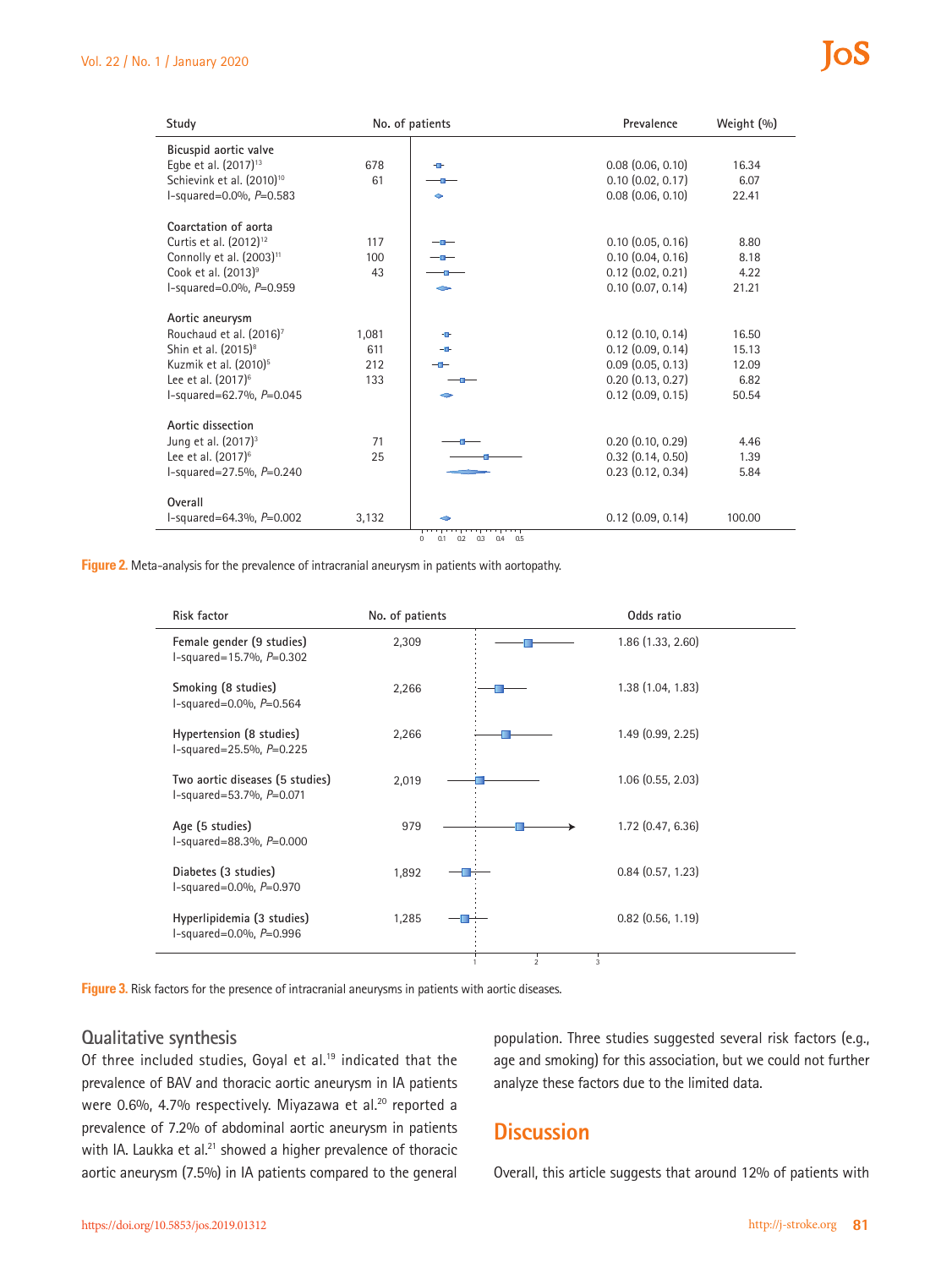| Variable          | Total*         | <b>BAV</b>      | CoA<br>$(n=26)$ | <b>AD</b>        |                                | $P^{\dagger}$  |                |         |
|-------------------|----------------|-----------------|-----------------|------------------|--------------------------------|----------------|----------------|---------|
|                   | $(n=351)$      | $(n=58)$        |                 | $(n=22)$         | Total <sup>+</sup> ( $n=245$ ) | TAA $(n=88)$   | $AAA(n=87)$    |         |
| No. of studies    | 10             | $\overline{2}$  | 3               | $\overline{2}$   | $\overline{4}$                 | $\overline{4}$ | 3              |         |
| Size of IA (mm)   | $5.43 + 5.01$  | $3.57 + 1.76$   | $3.78 + 1.62$   | $5.56 + 3.47$    | $5.68 + 5.43$                  | $5.82 + 5.85$  | $5.4 + 4.4$    | 0.217   |
| No. of IA         | 431 (1.23)     | 66(1.1)         | 27(1.0)         | 22(1.0)          | 316(1.3)                       | 113(1.3)       | 110(1.3)       | < 0.001 |
| Location of IA    |                |                 |                 |                  |                                |                |                |         |
| Ant-IA            | 163(0.5)       | 26(0.4)         | 13(0.5)         | 10(0.5)          | 114(0.5)                       | 47(0.5)        | 34(0.4)        | 0.978   |
| <b>ACA</b>        | 45             | 9               | $\overline{4}$  | $\sqrt{3}$       | 29                             | 11             | $\overline{7}$ |         |
| <b>ACoA</b>       | 35             | $6\phantom{1}6$ | $\overline{2}$  | $\boldsymbol{0}$ | 27                             | 15             | $\overline{9}$ |         |
| <b>MCA</b>        | 93             | 11              | $\overline{7}$  | $\overline{7}$   | 58                             | 21             | 18             |         |
| ICA-IA            | 193 (0.5)      | 26(0.4)         | 3(0.1)          | 5(0.2)           | 159(0.6)                       | 51(0.6)        | 63(0.7)        | < 0.001 |
| ICA               | 179            | 15              | 3               | 5                | 156                            | 51             | 61             |         |
| AChoA             | $\, 8$         | $6\phantom{1}$  | $\mathbf 0$     | $\boldsymbol{0}$ | $\overline{2}$                 | $\overline{0}$ | $\mathbf{1}$   |         |
| <b>SHA</b>        | $\mathbf{1}$   | $\theta$        | $\mathbf 0$     | $\boldsymbol{0}$ | $\mathbf{1}$                   | $\mathbf 0$    | $\mathbf{1}$   |         |
| <b>OA</b>         | 5              | 5               | $\mathbf 0$     | $\mathbf{0}$     | $\mathbf{0}$                   | $\overline{0}$ | $\mathbf 0$    |         |
| Post-IA           | 75 (0.2)       | 14(0.2)         | 11(0.4)         | 7(0.3)           | 43(0.2)                        | 15(0.2)        | 13(0.1)        | 0.014   |
| PCoA              | $\overline{7}$ | $\overline{2}$  | 3               | $\boldsymbol{0}$ | $\overline{2}$                 | $\mathbf{1}$   | $\mathbf 0$    |         |
| <b>PCA</b>        | 16             | $\overline{7}$  | $\overline{2}$  | $\boldsymbol{0}$ | $\overline{7}$                 | $\overline{4}$ | $\mathbf{1}$   |         |
| <b>SCA</b>        | $\overline{7}$ | $\overline{4}$  | $\overline{2}$  | $\boldsymbol{0}$ | $\mathbf{1}$                   | $\overline{0}$ | $\mathbf 0$    |         |
| <b>PICA</b>       | $\overline{9}$ | $\mathbf{1}$    | $\mathbf{1}$    | $\mathbf 0$      | $\overline{7}$                 | $\overline{2}$ | $\mathbf{1}$   |         |
| VA/BA             | 36             | $\mathbf{0}$    | 3               | $\overline{7}$   | 26                             | 8              | 11             |         |
| Proportions of IA |                |                 |                 |                  |                                |                |                |         |
| Ant-IA (%)        | 37.8           | 39.4            | 48.1            | 45.5             | 36.1                           | 41.6           | 30.9           |         |
| $ICA-IA(9/0)$     | 44.8           | 39.4            | 11.1            | 22.7             | 50.3                           | 45.1           | 57.3           |         |
| Post-IA (%)       | 17.4           | 21.2            | 40.8            | 31.8             | 13.6                           | 13.3           | 11.8           |         |

**Table 2.** Location and size of intracranial aneurysm in populations with different aortic disease

Values are presented as mean±standard deviation or number (number of intracranial aneurysm per person).

BAV, bicuspid aortic valve; CoA, coarctation of the aorta; AD, aortic dissection; AA, aortic aneurysm; TAA, thoracic aortic aneurysm; AAA, abdominal aortic aneurysm; IA, intracranial aneurysm; Ant-IA, IA in anterior circulation arteries after bifurcation of the internal carotid artery; ACA, anterior cerebral artery; ACoA, anterior communicating artery; MCA, middle cerebral artery; ICA-IA, IA in internal carotid artery and branches except for Ant-IA; ICA, internal carotid artery; AChoA, anterior choroidal artery; SHA, superior hypophyseal artery; OA, ophthalmic artery; Post-IA, IA in posterior circulation artery; PCoA, posterior communicating artery; PCA, posterior cerebral artery; SCA, superior cerebellar artery; PICA, posterior inferior communicating artery; VA, vertebral artery; BA, basilar artery. \*A combination of bicuspid aortic valve, coarctation of the aorta, aortic aneurysm and aortic dissection; † Abdominal aortic aneurysm and thoracic aortic aneurysm. In several researches, the data of subtypes of aortic aneurysm was not fully provided; <sup>\*</sup>P-value for analysis of variance between four aortic diseases of the number of IAs per person.

aortopathy (BAV, CoA, aortic aneurysm, and aortic dissection) suffered from IAs, which is approximately four times that of the general population  $(3.2\%)$ .<sup>1</sup> The prevalence of IA for aortic dissection group is probably twice the prevalence in patients with aortopathy. Gender (female) and smoking are two risk factors related to an increased risk of IAs. Furthermore, a sitespecific relationship between different aortic disease and the anatomical location of IAs is mapped.

#### **Potential mechanism**

There are several mechanisms for the coexistence of IAs and aortic diseases. The abnormality of cells derived from the neural crest could explain the association between IA and aortopa-

thy.10 The neural crest cells are a group of transient and multipotent cells in early embryogenesis which is induced to migrate and give rise to several cell lineages. The tunica media of the aortic arch and its branches, including the cervicocephalic arteries are composed of cells derived from neural crest, and the abnormal development of the neural crest cells may result in vascular fragility, and this could cause simultaneous IAs and aortic diseases.10,22-25

Furthermore, the genetic relation of IA and aortopathy has been examined in researches.<sup>26-34</sup> Multiple types of gene mutation play a critical role in this relationship: single nucleotide polymorphisms, $27,35$  frameshift mutations in exons, $28$  and translocations of chromosome, $29$  which demonstrates that the gene-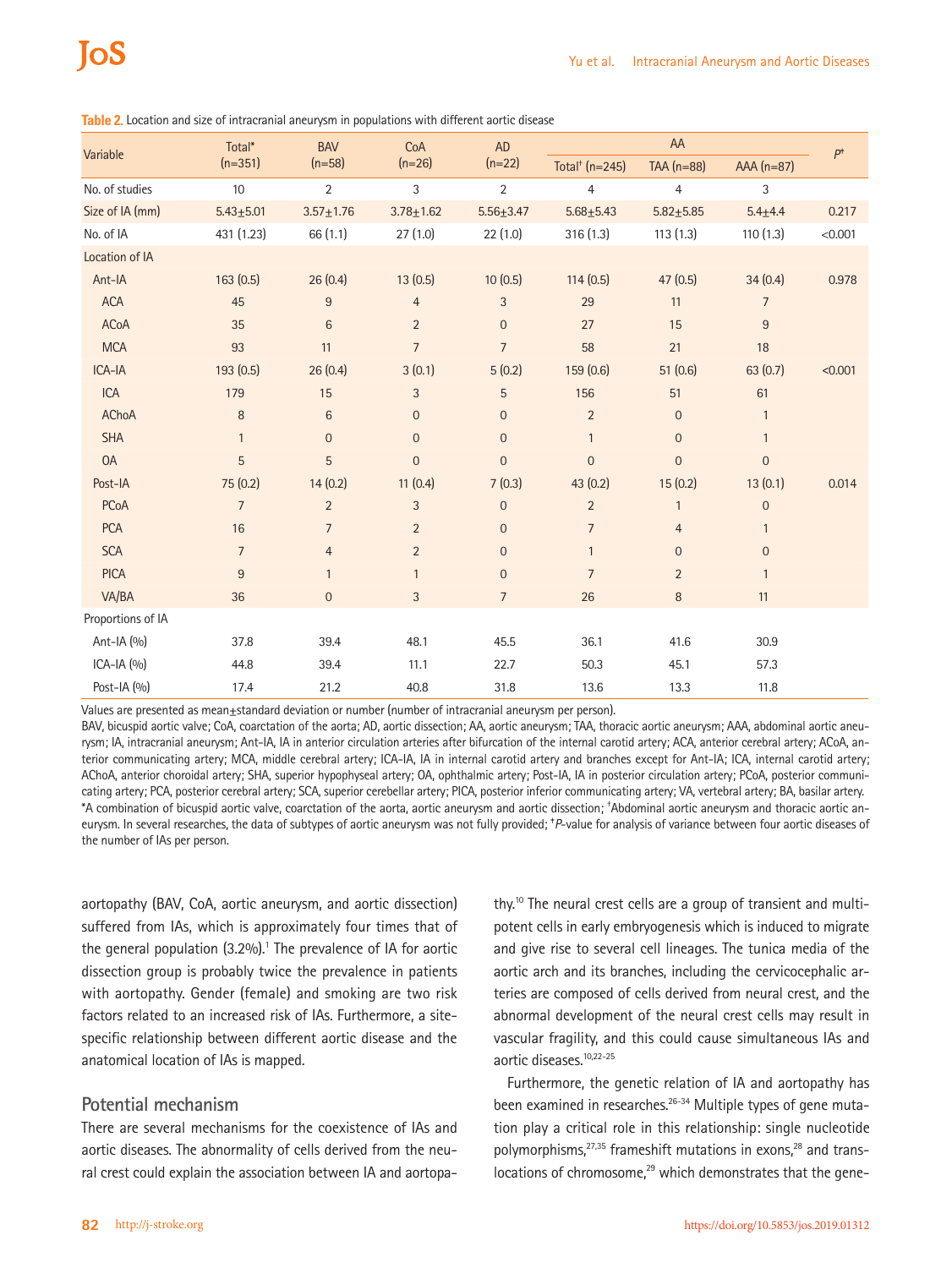related association between IA and aortopathy is rather complicated. In particular, patients with connective tissue diseases such as Loeys-Dietz syndrome, Marfan syndrome, Ehlers-Danlos syndrome, and neurofibromatosis type 1 are thought to be at a higher risk for IAs and aortopathy.<sup>36,37</sup> The widely accepted causal explanation of this relationship is that the genetic mutations in such connective tissue disorders affect the collagen and proteoglycans in extracellular matrix, thus leading to the weakening of the vascular wall.<sup>37</sup>

Acquired risk factors could also increase the risk of IA and aortic disorders. The dominant environmental risk factors for aneurysms include age, gender, smoking, alcohol, and hypertension.35,38 Hypertension is a known risk factor for the development of IA,<sup>35</sup> aortic aneurysm,<sup>39</sup> and aortic dissection.<sup>40</sup> Blood flow or blood pressure is an important modulator of arterial growth. Wall shear stress is strictly regulated in bodies, with the normal artery enlarging in response to increases in blood flow to maintain normal shear stress.<sup>35</sup> However, high blood pressure in patients with hypertension could significantly affect the shear stress, which could lead to an abnormal expansion of blood vessels.

#### **Prevalence of IA**

The pooled prevalence of IA among patients with distinct aortic disease in this research is similar to that of previous observational study.<sup>3,5-13</sup> The estimated prevalence of IA for patients with aortic dissection (23%; 95% CI, 12% to 34%) is much higher compared with that in groups suffered from other aortic diseases. Study quality is moderate and heterogeneity source could be identified through subgroup analysis. The heterogeneity within or between subgroups is limited, which indicates that the relationship between IA and aortopathy is robust regardless of the type of aortopathy. The overall estimated prevalence of IA is around 12% in patients with aortopathy, which is quadrupled compared to that of the general population, and the prevalence of IA in patients suffered from BAV, CoA, aortic aneurysm, aortic dissection is 8%, 10%, 12%, and 23% respectively. BAV and CoA are congenital diseases, and aortic aneurysm or dissection could be induced by acquired factors, and the prevalence of aortic aneurysm or dissection is higher, which indicates that hemodynamic or environmental factors play an essential role in the pathogenesis of IA and aortopathy. The result emphasizes that IA screenings could be conducted among patients with aortic diseases, especially patients with a dissection of the aorta. Importantly, the cost for population screening for IA is considerable, and a cost-effective study in this field is required.

In the surgical intervention of aortopathy, patients could

suddenly die for a nubilous reason, and this might be associated with IA or other cerebrovascular accidents. Our findings should be relevant for neurologists, cardiac surgeons, patients with aortopathy and policymakers.

#### **Risk factors**

In this research, the effect of gender, age, smoking, hypertension, diabetes, hyperlipidemia, and the overlapping with two aortic diseases on the prevalence of IA in aortopathy sufferers are quantitatively analyzed (Figure 3). Gender (female) and smoking could be risk factors for IAs among patients with aortic diseases. However, study numbers and sample sizes in pooled analyses for risk factors are small (Figure 3), and it could somewhat reduce the statistical power of analyses. Thus, large observational studies are needed to identify precise risk factors for IAs among patients with aortopathy. Priority should be given to patients with special risk factors in population screening for IAs.

#### **Site-specific distribution of IA**

A site-specific distribution pattern of IA between groups with different aortopathy is observed in the review. The anatomical distribution of IAs differed significantly in patients with distinct aortic disease. Despite a heterogeneous frequency of ICA-IA and Post-IA among different groups, the frequency of Ant-IA is confoundedly stable among patients suffered from distinct aortopathy. Additionally, the frequency of Ant-IA is the largest in three predefined IA groups. Genetic risk factors are suggested to have a larger role of IA at the middle cerebral artery (contained in Ant-IA) than at other sites of the cerebrovascular system.41 Consistently, genetic factors are critical in the development of BAV, CoA, aortic aneurysm, and aortic dissection.<sup>42-45</sup> The result suggests a shared pathological mechanism between IA and aortopathy.<sup>8</sup> The stable distribution of Ant-IA might suggest that the connection between aortopathy and IA is strongly associated with the human gene. Distinct allocation of IAs in ICA-IA and Post-IA could accompany with exclusive pathological features of aortic diseases, and this issue should be further explored. We expect subtypes of aortic aneurysm, and we analyze the site of IA in thoracic aortic aneurysm and abdominal aortic aneurysm separately. However, the margin between two groups was not statistically significant, which is inconsistent with a previous study.<sup>8</sup> Shin et al.<sup>8</sup> deliver a differing distribution patterns of IA among subgroups of aortic aneurysm (ascending aneurysm, descending thoracic-suprarenal aneurysms, and infrarenal aneurysm) with 71 participants. We consider the study population is too small to confirm the relationship, and different classifications could somewhat af-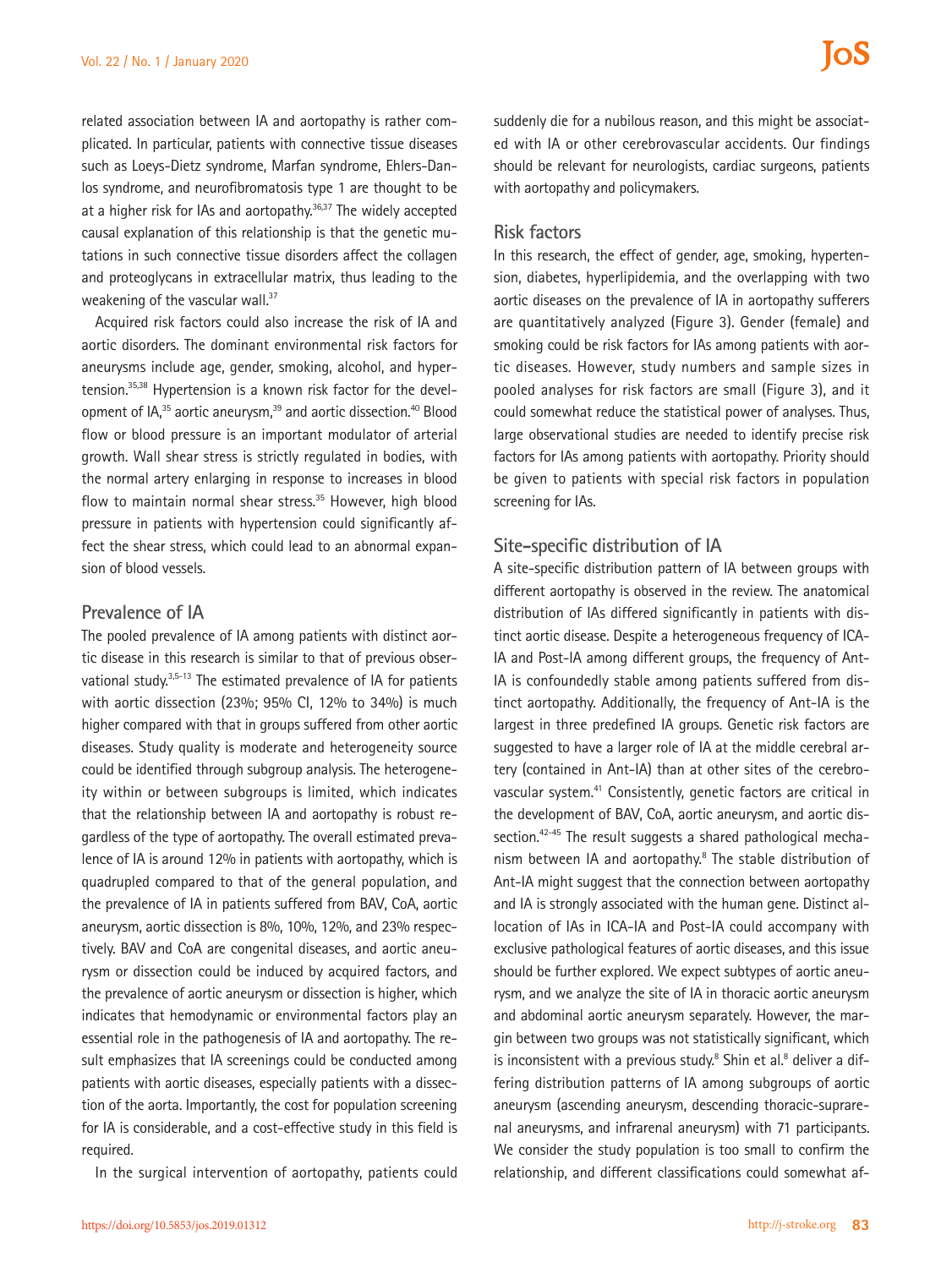## **ToS**

fect the result. It is known that genes in the pathogenesis of IA and thoracic aortic aneurysm are closely related, and the pathogenesis of abdominal aortic aneurysm is tended to be more atherosclerotic, but both thoracic aortic aneurysm and abdominal aortic aneurysm affected by hemodynamic and environmental factors. This could explain why the site distribution of IA in two groups is not totally different. Since the sample size of the site-specific analysis is still small, future work is needed on this issue to further test the relationship.

#### **Prevalence of aortopathy**

The qualitative part of this review analyzes the presence of aortic disease in patients with IA. Reports from included studies<sup>18-20</sup> lack credible controls that could provide a reliable overall incidence/prevalence of aortic disease in the general population. Unlike IAs, aortic diseases get considerable symptoms and multiple diagnostic methods, and usually it is easier to diagnose aortic disease than IA. However, as increasing small IAs are found incidentally on neuroimaging, a substantial group of patients with IAs may benefit from screening for aortic vascular pathology.

#### **Strengths and limitations**

To the best of our knowledge, this study is the first comprehensive systematic review of the relationship between IA and aortopathy. We focus on the impact of cardiovascular risk factors on the overall prevalence, and the result indicates that the presence of aortopathy could be a predictor of IA. The specific distribution pattern of IAs in distinct aortic disease is also mapped in this research. The current review has several limitations. The methodological differences (e.g., diagnostic methods for events) in the original studies lead to inevitable heterogeneity. Although we include 10 studies to quantify the prevalence and the effect of risk factors on the prevalence, the small sample size could somewhat reduce the statistical power and increase the error of statistical analyses. Other risk factors (e.g., alcohol, history of stroke) are also reported, but we are incapable of evaluating these factors due to the limited studies. Complete records of the number and anatomical location for IA in single participants are not fully provided, we are unable to assess the association between different aortopathy and the number of IAs in individuals.

## **Conclusions**

Overall, the present systematic review indicates that the prevalence of IA in patients suffered from aortic disease is quadrupled compared to that in the general population. Gender (female)

and smoking are associated with an increased risk of IA among patients with aortic disease. A heterogeneous distribution pattern of IAs exists among patients with different aortic disease. Since the definite mechanism how aortopathy interact with IA is still unclear, genetic work and biological experiments on this issue are needed. A worldwide epidemiological study, however, with effective controls and large sample size, is also required in this field to produce a credible and conclusive result.

## **Supplementary materials**

Supplementary materials related to this article can be found online at https://doi.org/10.5853/jos.2019.01312.

## **Disclosure**

The authors have no financial conflicts of interest.

## **Acknowledgments**

This review was supported by the National Natural Science Foundation of China (NSFC,71603091).

## **References**

- 1. Vlak MH, Algra A, Brandenburg R, Rinkel GJ. Prevalence of unruptured intracranial aneurysms, with emphasis on sex, age, comorbidity, country, and time period: a systematic review and meta-analysis. *Lancet Neurol* 2011;10:626-636.
- 2. Algra AM, Lindgren A, Vergouwen MDI, Greving JP, van der Schaaf IC, van Doormaal TPC, et al. Procedural clinical complications, case-fatality risks, and risk factors in endovascular and neurosurgical treatment of unruptured intracranial aneurysms: a systematic review and meta-analysis. *JAMA Neurol* 2019;76:282-293.
- 3. Jung WS, Kim JH, Ahn SJ, Song SW, Kim BM, Seo KD, et al. Prevalence of intracranial aneurysms in patients with aortic dissection. *AJNR Am J Neuroradiol* 2017;38:2089-2093.
- 4. Thompson BG, Brown RD Jr, Amin-Hanjani S, Broderick JP, Cockroft KM, Connolly ES Jr, et al. Guidelines for the management of patients with unruptured intracranial aneurysms: a guideline for healthcare professionals from the American Heart Association/American Stroke Association. *Stroke* 2015;46: 2368-2400.
- 5. Kuzmik GA, Feldman M, Tranquilli M, Rizzo JA, Johnson M, Elefteriades JA. Concurrent intracranial and thoracic aortic aneurysms. *Am J Cardiol* 2010;105:417-420.
- 6. Lee D, Ahn SJ, Cho ES, Kim YB, Song SW, Jung WS, et al.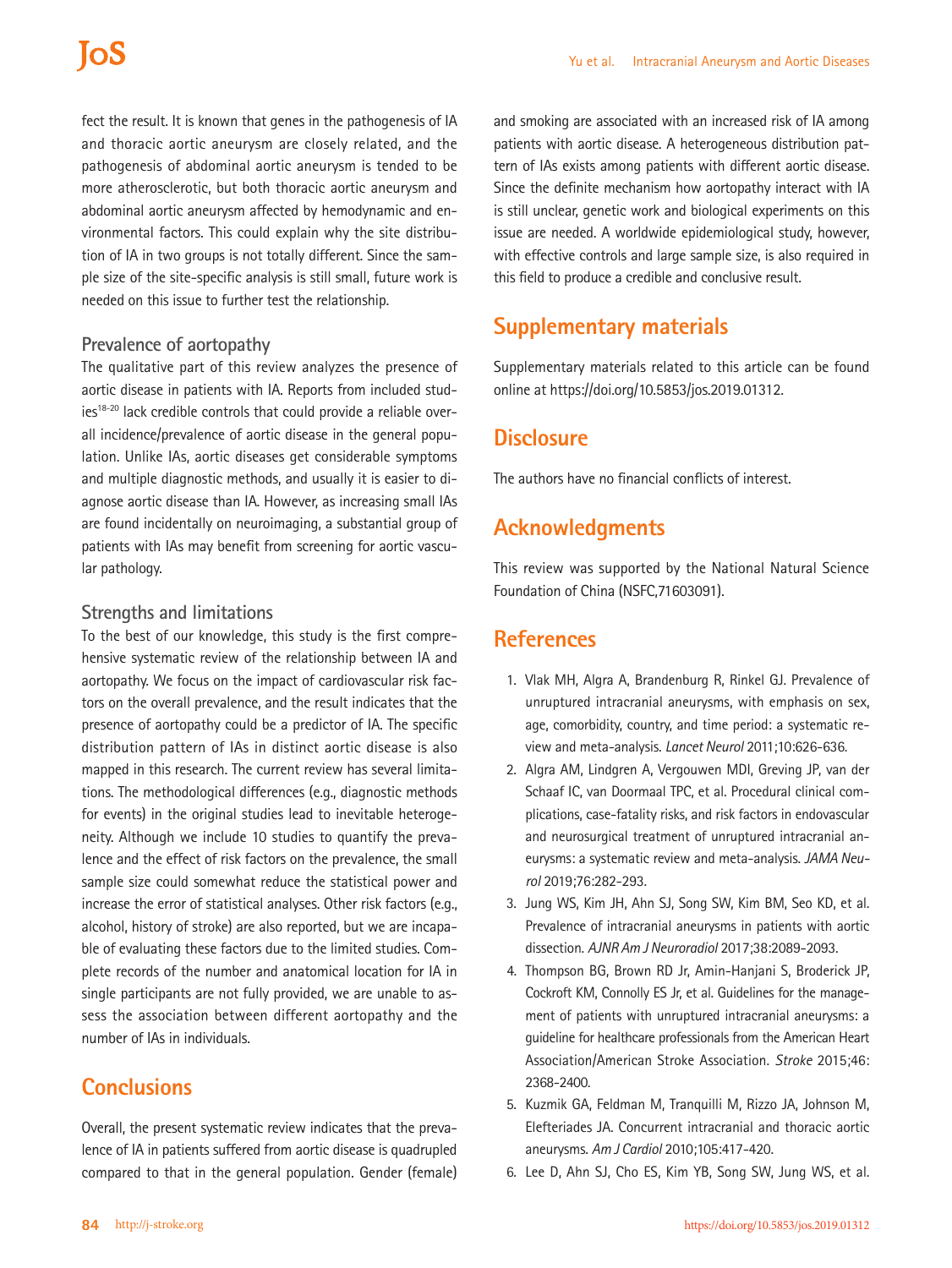High prevalence of intracranial aneurysms in patients with aortic dissection or aneurysm: feasibility of extended aorta CT angiography with involvement of intracranial arteries. *J Neurointerv Surg* 2017;9:1017-1021.

- 7. Rouchaud A, Brandt MD, Rydberg AM, Kadirvel R, Flemming K, Kallmes DF, et al. Prevalence of intracranial aneurysms in patients with aortic aneurysms. *AJNR Am J Neuroradiol* 2016;37:1664-1668.
- 8. Shin YW, Jung KH, Moon J, Lee ST, Lee SK, Chu K, et al. Sitespecific relationship between intracranial aneurysm and aortic aneurysm. *Stroke* 2015;46:1993-1996.
- 9. Cook SC, Hickey J, Maul TM, Zumberge N, Krieger EV, Valente AM, et al. Assessment of the cerebral circulation in adults with coarctation of the aorta. *Congenit Heart Dis* 2013;8:289-295.
- 10. Schievink WI, Raissi SS, Maya MM, Velebir A. Screening for intracranial aneurysms in patients with bicuspid aortic valve. *Neurology* 2010;74:1430-1433.
- 11. Connolly HM, Huston J 3rd, Brown RD Jr, Warnes CA, Ammash NM, Tajik AJ. Intracranial aneurysms in patients with coarctation of the aorta: a prospective magnetic resonance angiographic study of 100 patients. *Mayo Clin Proc* 2003;78:1491- 1499.
- 12. Curtis SL, Bradley M, Wilde P, Aw J, Chakrabarti S, Hamilton M, et al. Results of screening for intracranial aneurysms in patients with coarctation of the aorta. *AJNR Am J Neuroradiol* 2012;33:1182-1186.
- 13. Egbe AC, Padang R, Brown RD, Khan AR, Luis SA, Huston J 3rd, et al. Prevalence and predictors of intracranial aneurysms in patients with bicuspid aortic valve. *Heart* 2017;103:1508-1514.
- 14. Moher D, Liberati A, Tetzlaff J, Altman DG; PRISMA Group. Preferred reporting items for systematic reviews and meta-analyses: the PRISMA statement. *PLoS Med* 2009;6:e1000097.
- 15. Fralick M, Sy E, Hassan A, Burke MJ, Mostofsky E, Karsies T. Association of concussion with the risk of suicide: a systematic review and meta-analysis. *JAMA Neurol* 2019;76:144- 151.
- 16. Søvik S, Isachsen MS, Nordhuus KM, Tveiten CK, Eken T, Sunde K, et al. Acute kidney injury in trauma patients admitted to the ICU: a systematic review and meta-analysis. *Intensive Care Med* 2019;45:407-419.
- 17. Donti A, Spinardi L, Brighenti M, Faccioli L, Leoni C, Fabi M, et al. Frequency of intracranial aneurysms determined by magnetic resonance angiography in children (mean age 16) having operative or endovascular treatment of coarctation of the aorta (mean age 3). *Am J Cardiol* 2015;116:630-633.
- 18. Wang JC, Chien WC, Chung CH, Lin CY, Chen YH, Liao MT, et al. Association between surgical repair of aortic aneurysms and the diagnosis of intracranial aneurysms. *J Vasc Surg*

2020;71:481-489.

- 19. Goyal MS, Gottumukkala R, Bhalla S, Kates A, Zipfel GJ, Derdeyn CP. Bicuspid aortic valves and thoracic aortic aneurysms in patients with intracranial aneurysms. *Neurology* 2015;84:46-49.
- 20. Miyazawa N, Akiyama I, Yamagata Z. Risk factors for the association of intracranial and aortic aneurysms. *Acta Neurochir (Wien)* 2007;149:221-229.
- 21. Laukka D, Pan E, Fordell T, Alpay K, Rahi M, Hirvonen J, et al. Prevalence of thoracic aortic aneurysms and dilatations in patients with intracranial aneurysms. *J Vasc Surg* 2019;70:1801- 1808.
- 22. Kappetein AP, Gittenberger-de Groot AC, Zwinderman AH, Rohmer J, Poelmann RE, Huysmans HA. The neural crest as a possible pathogenetic factor in coarctation of the aorta and bicuspid aortic valve. *J Thorac Cardiovasc Surg* 1991;102:830- 836.
- 23. Kirby ML, Gale TF, Stewart DE. Neural crest cells contribute to normal aorticopulmonary septation. *Science* 1983;220:1059- 1061.
- 24. Le Douarin NM. The avian embryo as a model to study the development of the neural crest: a long and still ongoing story. *Mech Dev* 2004;121:1089-1102.
- 25. Rosenquist TH, Beall AC, Módis L, Fishman R. Impaired elastic matrix development in the great arteries after ablation of the cardiac neural crest. *Anat Rec* 1990;226:347-359.
- 26. Baas AF, Medic J, van't Slot R, de Vries JP, van Sambeek MR, Verhoeven EL, et al. The intracranial aneurysm susceptibility genes HSPG2 and CSPG2 are not associated with abdominal aortic aneurysm. *Angiology* 2010;61:238-242.
- 27. Helgadottir A, Thorleifsson G, Magnusson KP, Grétarsdottir S, Steinthorsdottir V, Manolescu A, et al. The same sequence variant on 9p21 associates with myocardial infarction, abdominal aortic aneurysm and intracranial aneurysm. *Nat Genet* 2008;40:217-224.
- 28. Jelsig AM, Urban Z, Hucthagowder V, Nissen H, Ousager LB. Novel ELN mutation in a family with supravalvular aortic stenosis and intracranial aneurysm. *Eur J Med Genet* 2017;60:110- 113.
- 29. Luukkonen TM, Pöyhönen M, Palotie A, Ellonen P, Lagström S, Lee JH, et al. A balanced translocation truncates Neurotrimin in a family with intracranial and thoracic aortic aneurysm. *J Med Genet* 2012;49:621-629.
- 30. Regalado E, Medrek S, Tran-Fadulu V, Guo DC, Pannu H, Golabbakhsh H, et al. Autosomal dominant inheritance of a predisposition to thoracic aortic aneurysms and dissections and intracranial saccular aneurysms. *Am J Med Genet A* 2011;155A:2125-2130.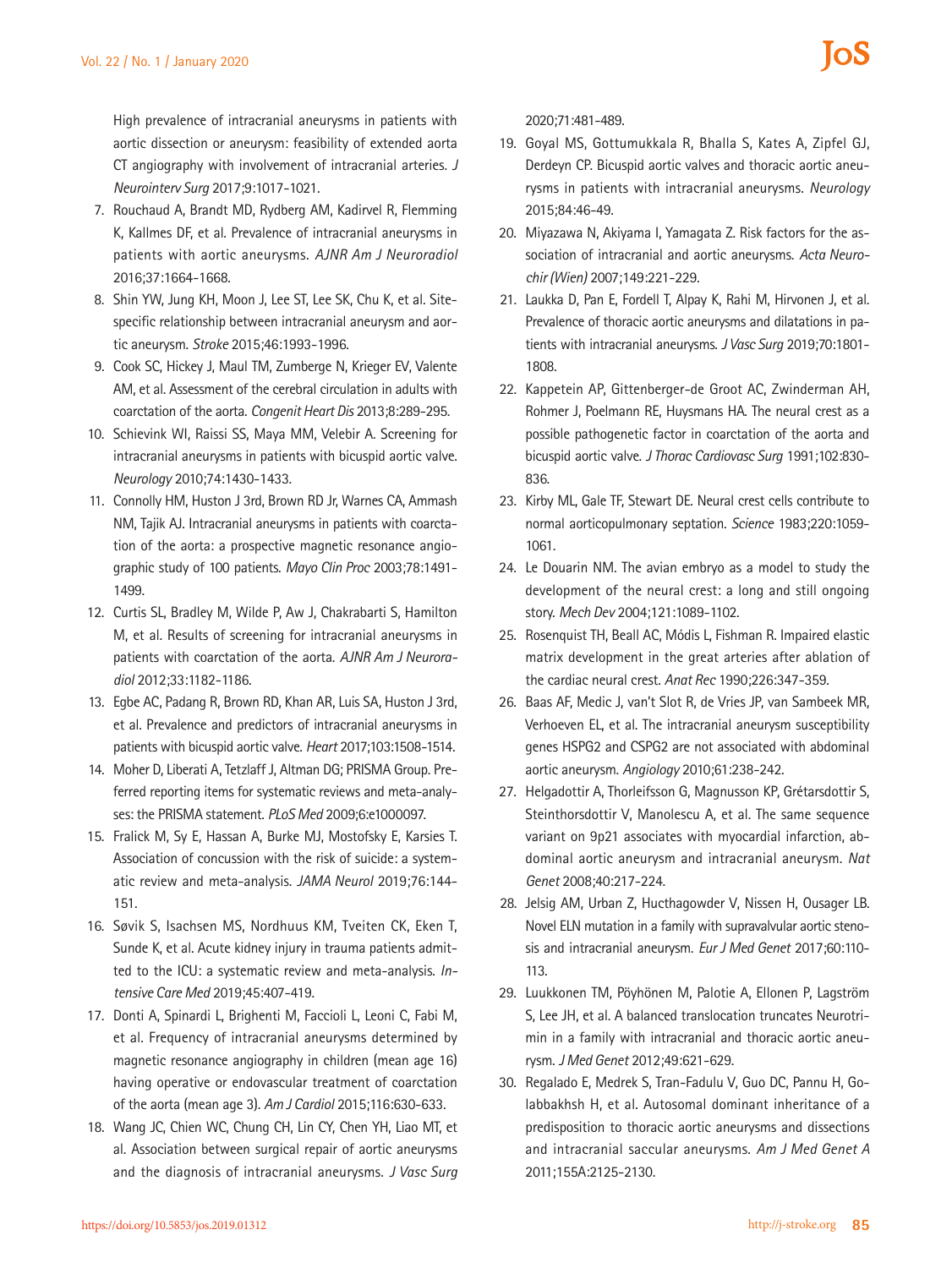## **IOS**

- 31. Regalado ES, Guo DC, Villamizar C, Avidan N, Gilchrist D, McGillivray B, et al. Exome sequencing identifies SMAD3 mutations as a cause of familial thoracic aortic aneurysm and dissection with intracranial and other arterial aneurysms. *Circ Res* 2011;109:680-686.
- 32. Ruigrok YM, Elias R, Wijmenga C, Rinkel GJ. A comparison of genetic chromosomal loci for intracranial, thoracic aortic, and abdominal aortic aneurysms in search of common genetic risk factors. *Cardiovasc Pathol* 2008;17:40-47.
- 33. van 't Hof FN, Ruigrok YM, Lee CH, Ripke S, Anderson G, de Andrade M, et al. Shared genetic risk factors of intracranial, abdominal, and thoracic aneurysms. *J Am Heart Assoc* 2016;5:e002603.
- 34. Worrall BB, Foroud T, Brown RD Jr, Connolly ES, Hornung RW, Huston J 3rd, et al. Genome screen to detect linkage to common susceptibility genes for intracranial and aortic aneurysms. *Stroke* 2009;40:71-76.
- 35. Norman PE, Powell JT. Site specificity of aneurysmal disease. *Circulation* 2010;121:560-568.
- 36. Loeys-Dietz syndrome. In: Chen H. Atlas of Genetic Diagnosis and Counseling. New York, NY: Springer US, 2012;1295- 1300.
- 37. Kim ST, Brinjikji W, Lanzino G, Kallmes DF. Neurovascular manifestations of connective-tissue diseases: a review. *Interv Neuroradiol* 2016;22:624-637.
- 38. Jung KH. New pathophysiological considerations on cerebral aneurysms. *Neurointervention* 2018;13:73-83.
- 39. Kobeissi E, Hibino M, Pan H, Aune D. Blood pressure, hyper-

tension and the risk of abdominal aortic aneurysms: a systematic review and meta-analysis of cohort studies. *Eur J Epidemiol* 2019;34:547-555.

- 40. Erbel R, Aboyans V, Boileau C, Bossone E, Bartolomeo RD, Eggebrecht H, et al. 2014 ESC guidelines on the diagnosis and treatment of aortic diseases: document covering acute and chronic aortic diseases of the thoracic and abdominal aorta of the adult. The Task Force for the Diagnosis and Treatment of Aortic Diseases of the European Society of Cardiology (ESC). *Eur Heart J* 2014;35:2873-2926.
- 41. van 't Hof FN, Kurki MI, Kleinloog R, de Bakker PI, von und zu Fraunberg M, Jääskeläinen JE, et al. Genetic risk load according to the site of intracranial aneurysms. *Neurology* 2014;83: 34-39.
- 42. Gould RA, Aziz H, Woods CE, Seman-Senderos MA, Sparks E, Preuss C, et al. ROBO4 variants predispose individuals to bicuspid aortic valve and thoracic aortic aneurysm. *Nat Genet* 2019;51:42-50.
- 43. Bjornsson T, Thorolfsdottir RB, Sveinbjornsson G, Sulem P, Norddahl GL, Helgadottir A, et al. A rare missense mutation in MYH6 associates with non-syndromic coarctation of the aorta. *Eur Heart J* 2018;39:3243-3249.
- 44. Pinard A, Jones GT, Milewicz DM. Genetics of thoracic and abdominal aortic diseases. *Circ Res* 2019;124:588-606.
- 45. Renard M, Francis C, Ghosh R, Scott AF, Witmer PD, Adès LC, et al. Clinical validity of genes for heritable thoracic aortic aneurysm and dissection. *J Am Coll Cardiol* 2018;72:605- 615.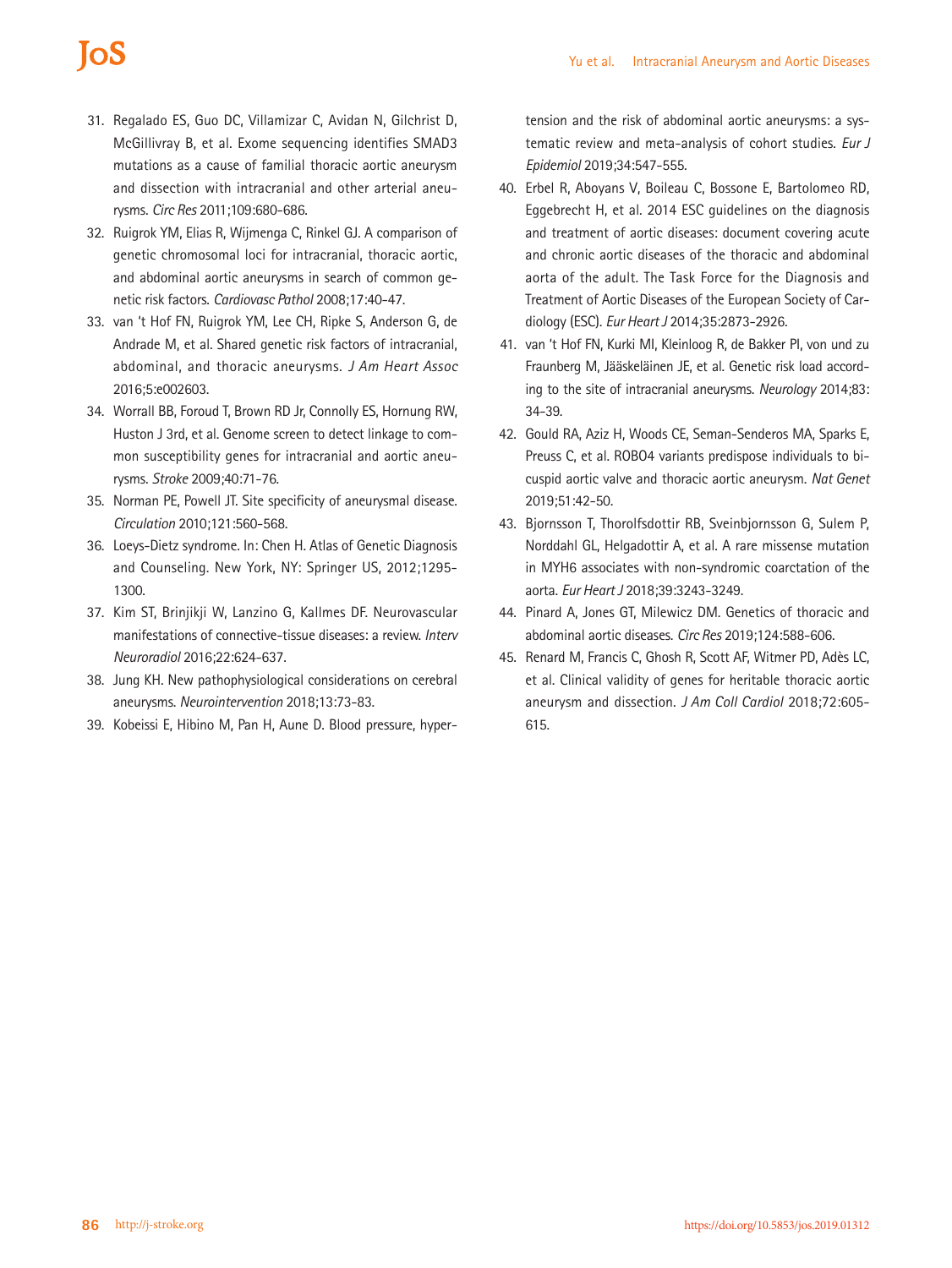## **Supplementary Material**

## **Search strategy**

#### (1) Pubmed

(aorta OR aortic dissection OR aortic aneurysm OR aortic dilatation OR coarctation of the aorta OR aortic coarctation OR bicuspid aortic valve OR aortopathy) AND (intracranial aneurysm OR brain aneurysm OR cerebral aneurysm)

#### (2) Scopus

(TITLE-ABS-KEY (aorta) OR TITLE-ABS-KEY (aortic AND dissection) OR TITLE-ABS-KEY (aortic AND aneurysm) OR TITLE-ABS-KEY (aortic AND dilatation) OR TITLE-ABS-KEY (coarctation AND of AND the AND aorta) OR TITLE-ABS-KEY (aortic AND coarctation) OR TITLE-ABS-KEY (bicuspid AND aortic AND valve) OR TITLE-ABS-KEY (aortopathy) AND TITLE-ABS-KEY (intracranial AND aneurysm)

## **PRISMA 2009 checklist**

| Section/topic                           | $\#$            | Checklist item                                                                                                                                                                                                                                                                                                      | Reported on<br>page # |
|-----------------------------------------|-----------------|---------------------------------------------------------------------------------------------------------------------------------------------------------------------------------------------------------------------------------------------------------------------------------------------------------------------|-----------------------|
| Title                                   |                 |                                                                                                                                                                                                                                                                                                                     |                       |
| Title                                   | 1               | Identify the report as a systematic review, meta-analysis, or both.                                                                                                                                                                                                                                                 | 1                     |
| Abstract                                |                 |                                                                                                                                                                                                                                                                                                                     |                       |
| Structured summary                      | 2               | Provide a structured summary including, as applicable: background; objectives; data sources; study eligibility<br>criteria, participants, and interventions; study appraisal and synthesis methods; results; limitations; conclu-<br>sions and implications of key findings; systematic review registration number. | $\overline{2}$        |
| Introduction                            |                 |                                                                                                                                                                                                                                                                                                                     |                       |
| Rationale                               | 3               | Describe the rationale for the review in the context of what is already known.                                                                                                                                                                                                                                      | 3                     |
| Objectives                              | $\overline{4}$  | Provide an explicit statement of questions being addressed with reference to participants, interventions, com-<br>parisons, outcomes, and study design (PICOS).                                                                                                                                                     | $4 - 5$               |
| <b>Methods</b>                          |                 |                                                                                                                                                                                                                                                                                                                     |                       |
| Protocol and registra-<br>tion          | 5               | Indicate if a review protocol exists, if and where it can be accessed (e.g., Web address), and, if available, provide<br>registration information including registration number.                                                                                                                                    | <b>NR</b>             |
| Eligibility criteria                    | 6               | Specify study characteristics (e.g., PICOS, length of follow-up) and report characteristics (e.g., years considered,<br>language, publication status) used as criteria for eligibility, giving rationale.                                                                                                           | 4                     |
| Information sources                     | 7               | Describe all information sources (e.g., databases with dates of coverage, contact with study authors to identify<br>additional studies) in the search and date last searched.                                                                                                                                       | $4 - 5$               |
| Search                                  | 8               | Present full electronic search strategy for at least one database, including any limits used, such that it could be<br>repeated.                                                                                                                                                                                    | 4                     |
| Study selection                         | 9               | State the process for selecting studies (i.e., screening, eligibility, included in systematic review, and, if applicable,<br>included in the meta-analysis).                                                                                                                                                        | $4 - 5$               |
| Data collection process                 | 10              | Describe method of data extraction from reports (e.g., piloted forms, independently, in duplicate) and any pro-<br>cesses for obtaining and confirming data from investigators.                                                                                                                                     | $4 - 5$               |
| Data items                              | 11              | List and define all variables for which data were sought (e.g., PICOS, funding sources) and any assumptions and<br>simplifications made.                                                                                                                                                                            | $4 - 5$               |
| Risk of bias in individu-<br>al studies | 12 <sup>2</sup> | Describe methods used for assessing risk of bias of individual studies (including specification of whether this<br>was done at the study or outcome level), and how this information is to be used in any data synthesis.                                                                                           | 5                     |
| Summary measures                        | 13              | State the principal summary measures (e.g., risk ratio, difference in means).                                                                                                                                                                                                                                       | $5 - 6$               |
| Synthesis of results                    | 14              | Describe the methods of handling data and combining results of studies, if done, including measures of consis-<br>tency (e.g., l <sup>2</sup> ) for each meta-analysis.                                                                                                                                             | 6                     |
| Risk of bias across<br>studies          |                 | 15 Specify any assessment of risk of bias that may affect the cumulative evidence (e.g., publication bias, selective<br>reporting within studies).                                                                                                                                                                  | 5                     |
| Additional analyses                     | 16              | Describe methods of additional analyses (e.g., sensitivity or subgroup analyses, meta-regression), if done, indi-<br>cating which were pre-specified.                                                                                                                                                               | 6                     |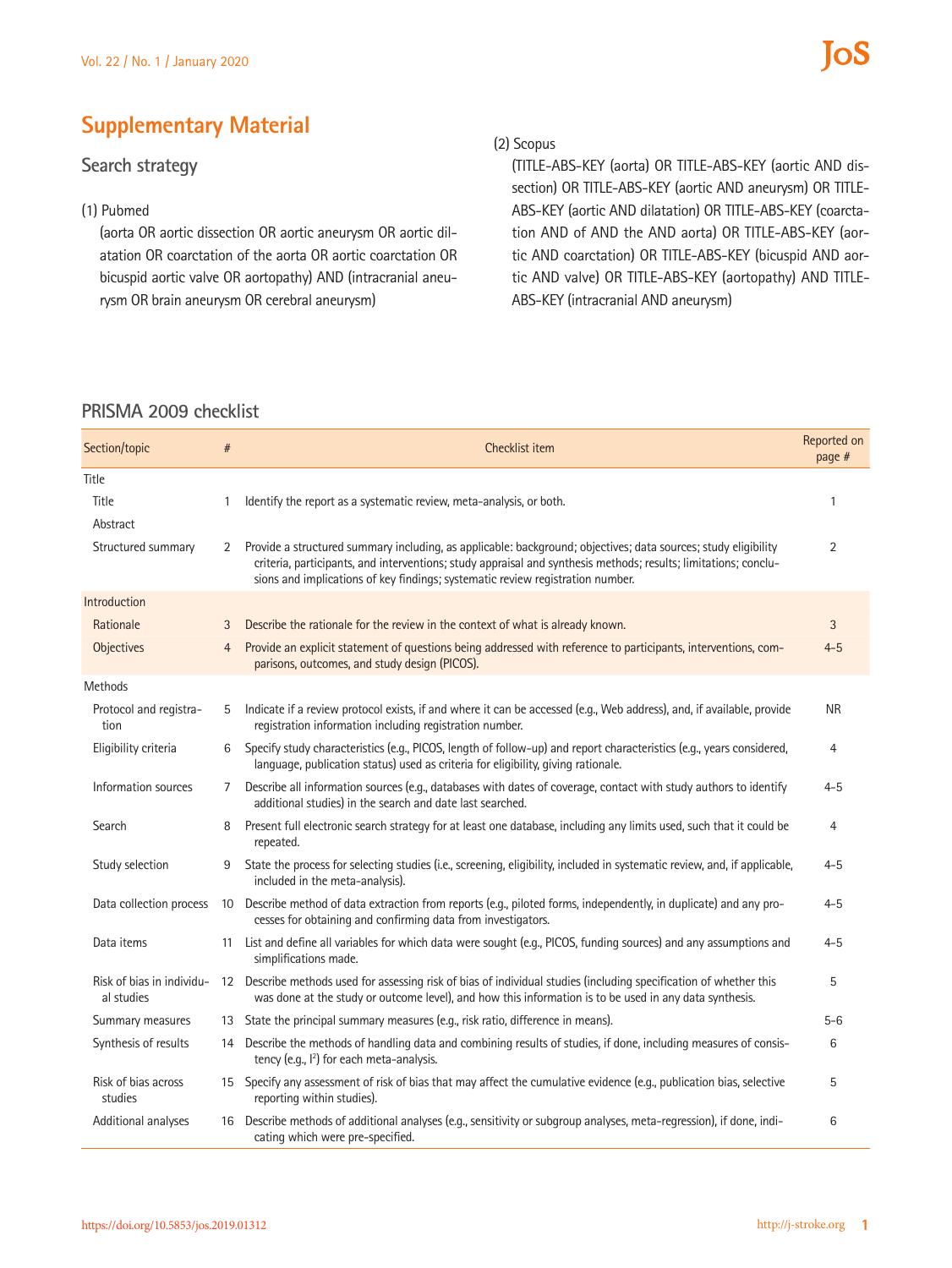# JoS

| Section/topic                    | #  | Checklist item                                                                                                                                                                                                | Reported on<br>page $#$ |
|----------------------------------|----|---------------------------------------------------------------------------------------------------------------------------------------------------------------------------------------------------------------|-------------------------|
| Results                          |    |                                                                                                                                                                                                               |                         |
| Study selection                  | 17 | Give numbers of studies screened, assessed for eligibility, and included in the review, with reasons for exclusions<br>at each stage, ideally with a flow diagram.                                            | 7, Figure 1             |
| Study characteristics            |    | 18 For each study, present characteristics for which data were extracted (e.g., study size, PICOS, follow-up period)<br>and provide the citations.                                                            | 7, Table 1              |
| Risk of bias within<br>studies   | 19 | Present data on risk of bias of each study and, if available, any outcome level assessment (see item 12).                                                                                                     | $7 - 8$                 |
| Results of individual<br>studies | 20 | For all outcomes considered (benefits or harms), present, for each study: (a) simple summary data for each in-<br>tervention group (b) effect estimates and confidence intervals, ideally with a forest plot. | $8 - 9$<br>Figures 2-4  |
| Synthesis of results             | 21 | Present results of each meta-analysis done, including confidence intervals and measures of consistency.                                                                                                       | $8 - 9$                 |
| Risk of bias across<br>studies   | 22 | Present results of any assessment of risk of bias across studies (see Item 15).                                                                                                                               | 9,<br>Figures 2-4       |
| Additional analysis              | 23 | Give results of additional analyses, if done (e.g., sensitivity or subgroup analyses, meta-regression [see Item 16]).                                                                                         | $8 - 9$<br>Figures 2-4  |
| <b>Discussion</b>                |    |                                                                                                                                                                                                               |                         |
| Summary of evidence              |    | 24 Summarize the main findings including the strength of evidence for each main outcome; consider their rele-<br>vance to key groups (e.g., healthcare providers, users, and policy makers).                  | $9 - 10$                |
| Limitations                      | 25 | Discuss limitations at study and outcome level (e.g., risk of bias), and at review-level (e.g., incomplete retrieval<br>of identified research, reporting bias).                                              | 12                      |
| Conclusions                      | 26 | Provide a general interpretation of the results in the context of other evidence, and implications for future re-<br>search.                                                                                  | 12                      |
| Funding                          |    |                                                                                                                                                                                                               |                         |
| Funding                          | 27 | Describe sources of funding for the systematic review and other support (e.g., supply of data); role of funders for<br>the systematic review.                                                                 | 13                      |
|                                  |    |                                                                                                                                                                                                               |                         |

Adapted from Moher et al.<sup>14</sup> For more information, visit: [www.prisma-statement.org.](http://www.prisma-statement.org)

PRISMA, Preferred Reporting Items for Systematic Reviews and Meta-Analyses; NR, not reported.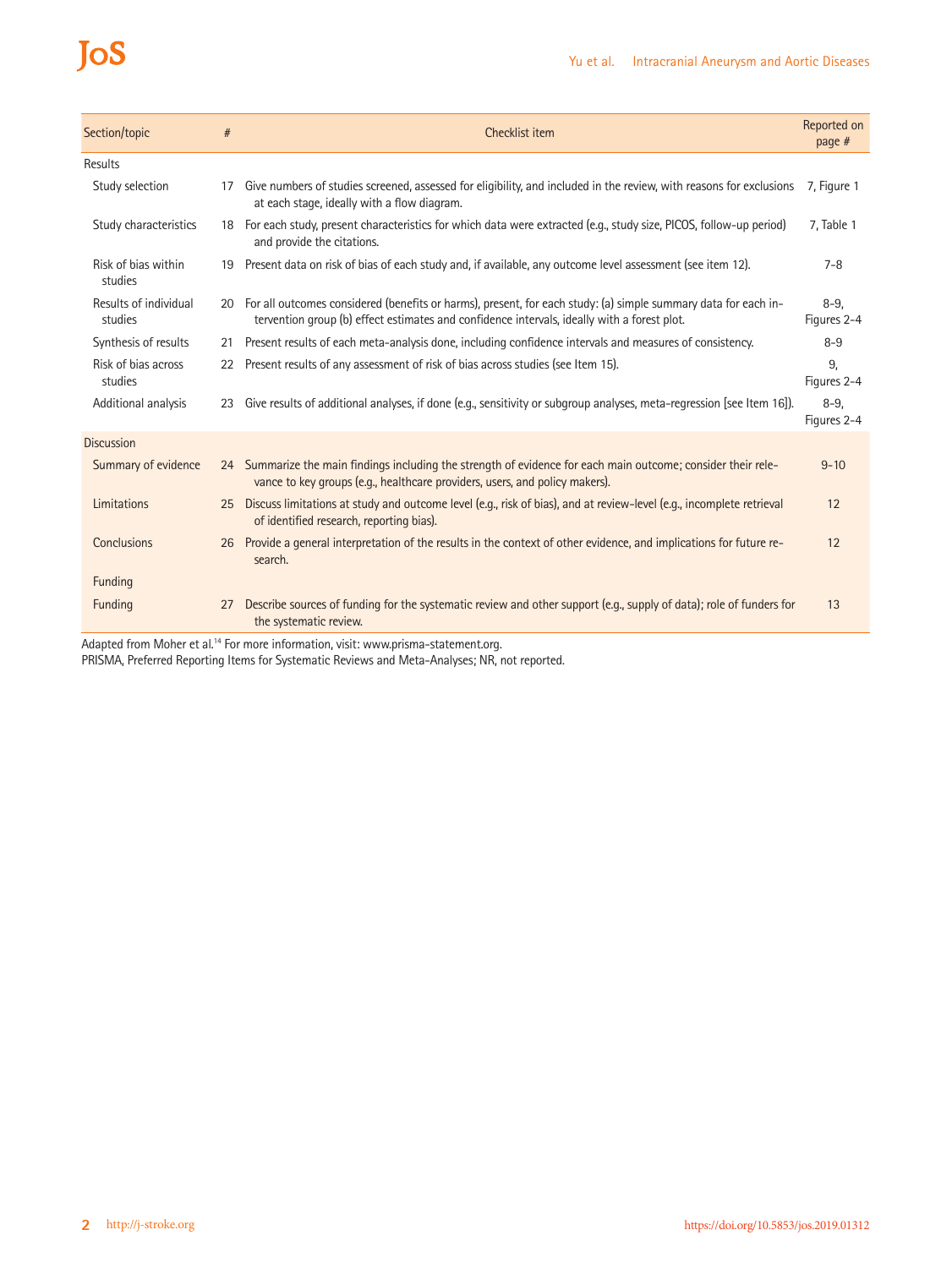#### **Supplementary Table 1.** Modified Newcastle-Ottawa scale for assessing the quality of included studies

|                                       |                 | Selection (max=4)             |                              |                          |                                   | Comparability<br>$(max=2)$     | Outcome (max=3)                      |         | Total              |
|---------------------------------------|-----------------|-------------------------------|------------------------------|--------------------------|-----------------------------------|--------------------------------|--------------------------------------|---------|--------------------|
| Study                                 | Study design    | Representa-<br>tive<br>sample | Sample<br>size ade-<br>quate | Non-re-<br>spondents     | Ascertain-<br>ment<br>of exposure | Based on design or<br>analysis | Assessment Statistical<br>of outcome | test    | score<br>$(max=9)$ |
| Miyazawa et al. $(2007)^{20}$         | Cross-sectional | ⊙                             | $\odot$                      |                          | ⊙                                 | $\odot$                        | $\odot$                              | $\odot$ | 7                  |
| Goyal et al. (2015) <sup>19</sup>     | Cross-sectional | $\odot$                       | $\odot$                      |                          | $\odot$                           | $\odot$                        | $\odot$                              | $\odot$ | 6                  |
| Laukka et al. (2019) <sup>21</sup>    | Cross-sectional | $\odot$                       | $\odot$                      |                          | ⊙                                 | $\odot$                        | $\odot$                              | $\odot$ |                    |
| Connolly et al. (2003) <sup>11</sup>  | Cross-sectional | $\odot$                       | $\odot$                      | $\odot$                  | $\odot$                           | $\odot$                        | $\odot$                              | $\odot$ | $\overline{7}$     |
| Cook et al. (2013) <sup>9</sup>       | Cross-sectional | ⊙                             | ⊙                            |                          | ⊙                                 | ⊙                              | ⊙                                    | ⊙       | 6                  |
| Curtis et al. (2012) <sup>12</sup>    | Cross-sectional | $\odot$                       | $\odot$                      | -                        | $\odot$                           | $\odot$                        | $\odot$                              | $\odot$ | $\overline{7}$     |
| Egbe et al. (2017) <sup>13</sup>      | Cross-sectional | $\odot$                       | $\odot$                      | $\overline{a}$           | $\odot$                           | $\odot$                        | $\odot$                              | $\odot$ | 7                  |
| Jung et al. (2017) <sup>3</sup>       | Cross-sectional | $\odot$                       | $\odot$                      |                          | $\odot$                           | $\odot$                        | $\odot$                              | $\odot$ | 6                  |
| Kuzmik et al. (2010) <sup>5</sup>     | Cross-sectional | $\odot$                       | $\odot$                      |                          | $\odot$                           | $\odot$                        | $\odot$                              | $\odot$ | 6                  |
| Lee et al. $(2017)^6$                 | Cross-sectional | $\odot$                       | $\odot$                      |                          | $\odot$                           | $\odot$                        | $\odot$                              | $\odot$ | 6                  |
| Rouchaud et al. (2016) <sup>7</sup>   | Cross-sectional | $\odot$                       | $\odot$                      |                          | $\odot$                           | ⊙                              | $\odot$                              | $\odot$ | 6                  |
| Schievink et al. (2010) <sup>10</sup> | Cross-sectional | $\odot$                       | $\odot$                      | $\overline{\phantom{a}}$ | $\odot$                           | $\odot$                        | $\odot$                              | $\odot$ | $\overline{7}$     |
| Shin et al. (2015) <sup>8</sup>       | Cross-sectional | $\odot$                       | $\odot$                      |                          | ⊙                                 | $\odot$                        | $\odot$                              | $\odot$ | 6                  |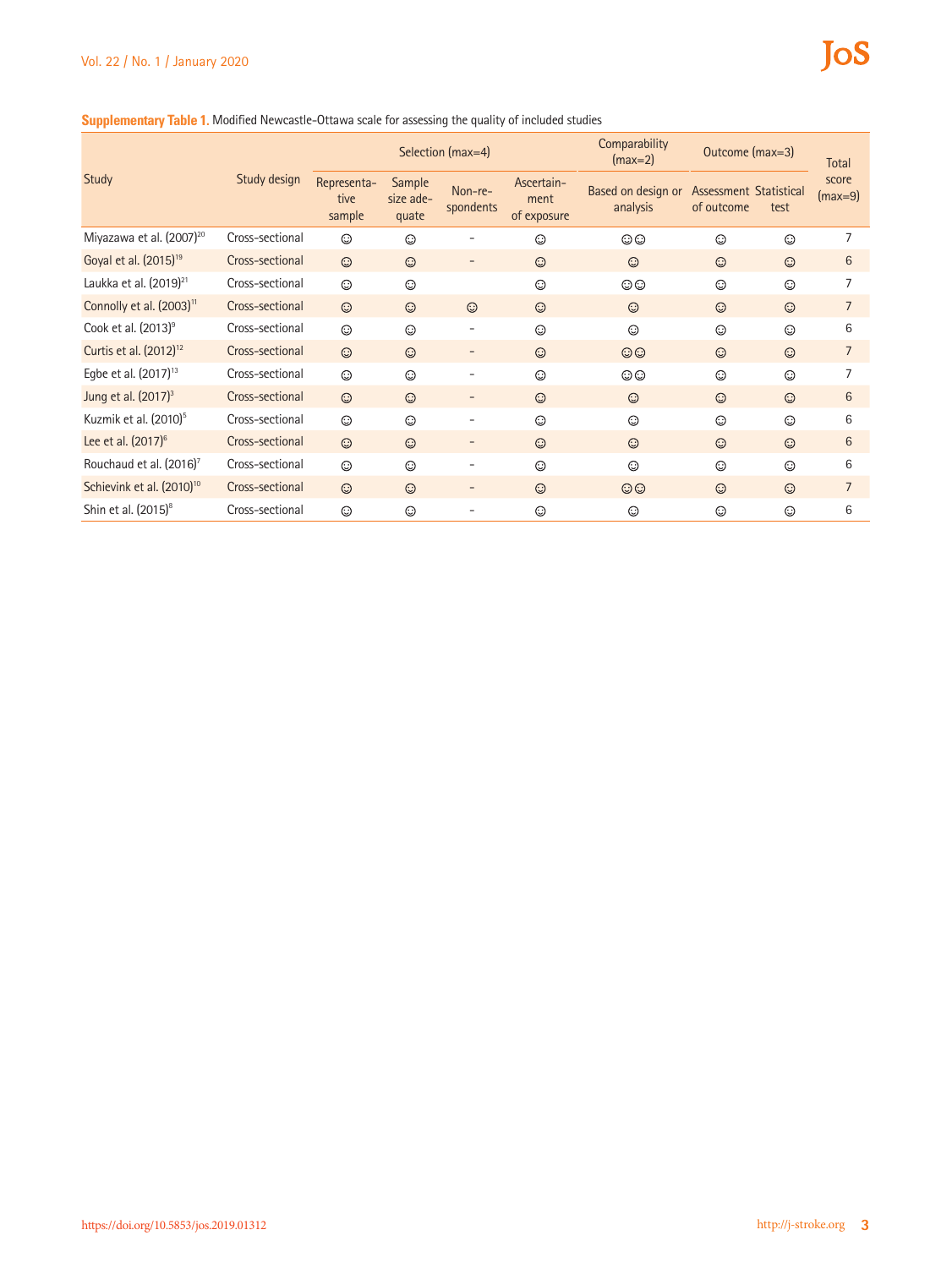| Study                                          |                       |               |
|------------------------------------------------|-----------------------|---------------|
| ID                                             | OR (95% CI)           | Weight $(\%)$ |
| Egbe et al. (2017)                             | 2.23 (1.26, 3.95)     | 23.09         |
| Schievink et al. (2010)                        | 2.23 (0.41, 12.22)    | 3.67          |
| Rouchaud et al. (2016)                         | $2.43$ (1.65, 3.58)   | 36.65         |
| Jung et al. (2017)                             | $0.83$ $(0.26, 2.71)$ | 7.21          |
| Lee et al. (2017)                              | 1.13(0.21, 6.05)      | 3.73          |
| Curtis et al. (2012)                           | 0.75(0.21, 2.65)      | 6.37          |
| Connolly et al. (2003)                         | 0.55(0.11, 2.78)      | 4.04          |
| Cook et al. (2013)                             | 1.09 (0.16, 7.30)     | 2.96          |
| Lee et al. (2017)                              | 2.86(1.20, 6.81)      | 12.29         |
| Overall (I-squared=15.7%, P=0.302)             | 1.86 (1.33, 2.60)     | 100.00        |
|                                                |                       |               |
| Note: Weights are from random effects analysis |                       |               |
| 0.0818                                         | 12.2                  |               |

**Supplementary Figure 1.** Individual analysis of risk factors for the presence of intracranial aneurysms in patients with aortic diseases. Odds ratios (ORs) for female gender on the prevalence of intracranial aneurysm in patients suffered from aortic disease. CI, confidence interval.



Supplementary Figure 2. Individual analysis of risk factors for the presence of intracranial aneurysms in patients with aortic diseases. Odds ratios (ORs) for smoking on the prevalence of intracranial aneurysm in patients suffered from aortic disease. CI, confidence interval.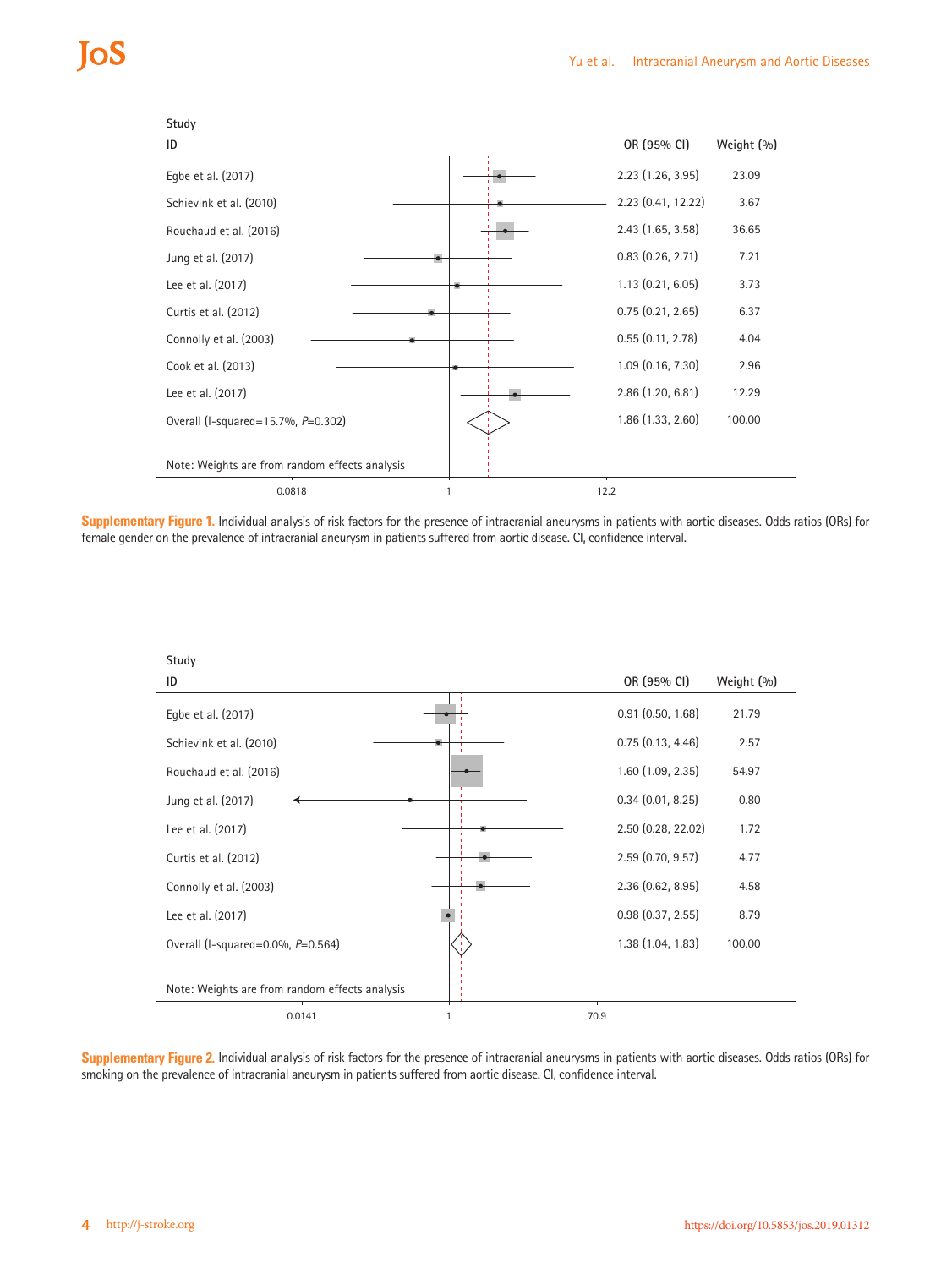

**Supplementary Figure 3.** Individual analysis of risk factors for the presence of intracranial aneurysms in patients with aortic diseases. Odds ratios (ORs) for hypertension on the prevalence of intracranial aneurysm in patients suffered from aortic disease. CI, confidence interval.



**Supplementary Figure 4.** Individual analysis of risk factors for the presence of intracranial aneurysms in patients with aortic diseases. Odds ratios (ORs) for the overlapping of two aortic diseases on the prevalence of intracranial aneurysm in patients suffered from aortic disease. CI, confidence interval.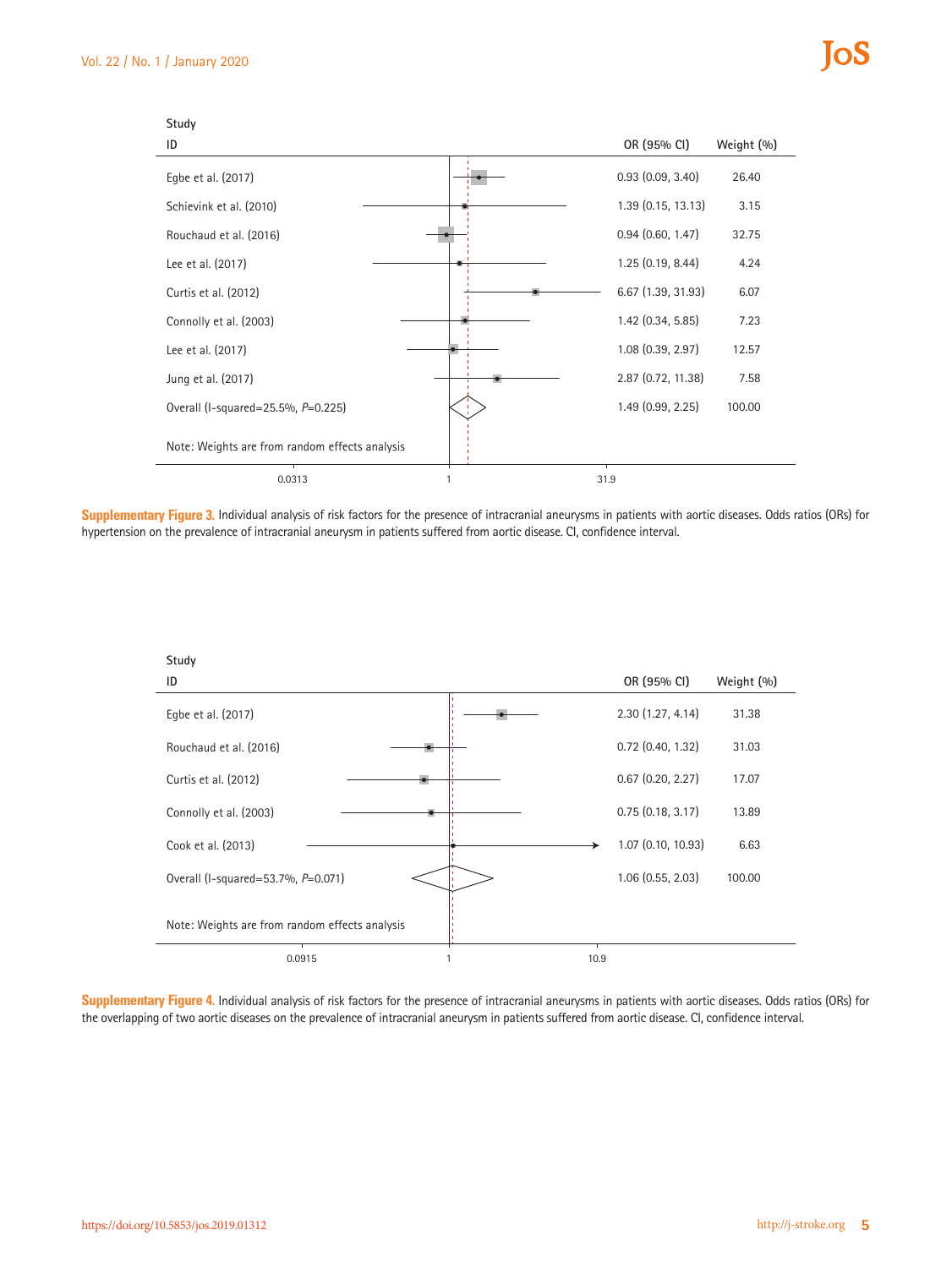



**Supplementary Figure 5.** Individual analysis of risk factors for the presence of intracranial aneurysms in patients with aortic diseases. Standard mean difference (SMD) for age on the prevalence of intracranial aneurysm in patients suffered from aortic disease. CI, confidence interval.



**Supplementary Figure 6.** Individual analysis of risk factors for the presence of intracranial aneurysms in patients with aortic diseases. Odds ratios (ORs) for diabetes on the prevalence of intracranial aneurysm in patients suffered from aortic disease. CI, confidence interval.